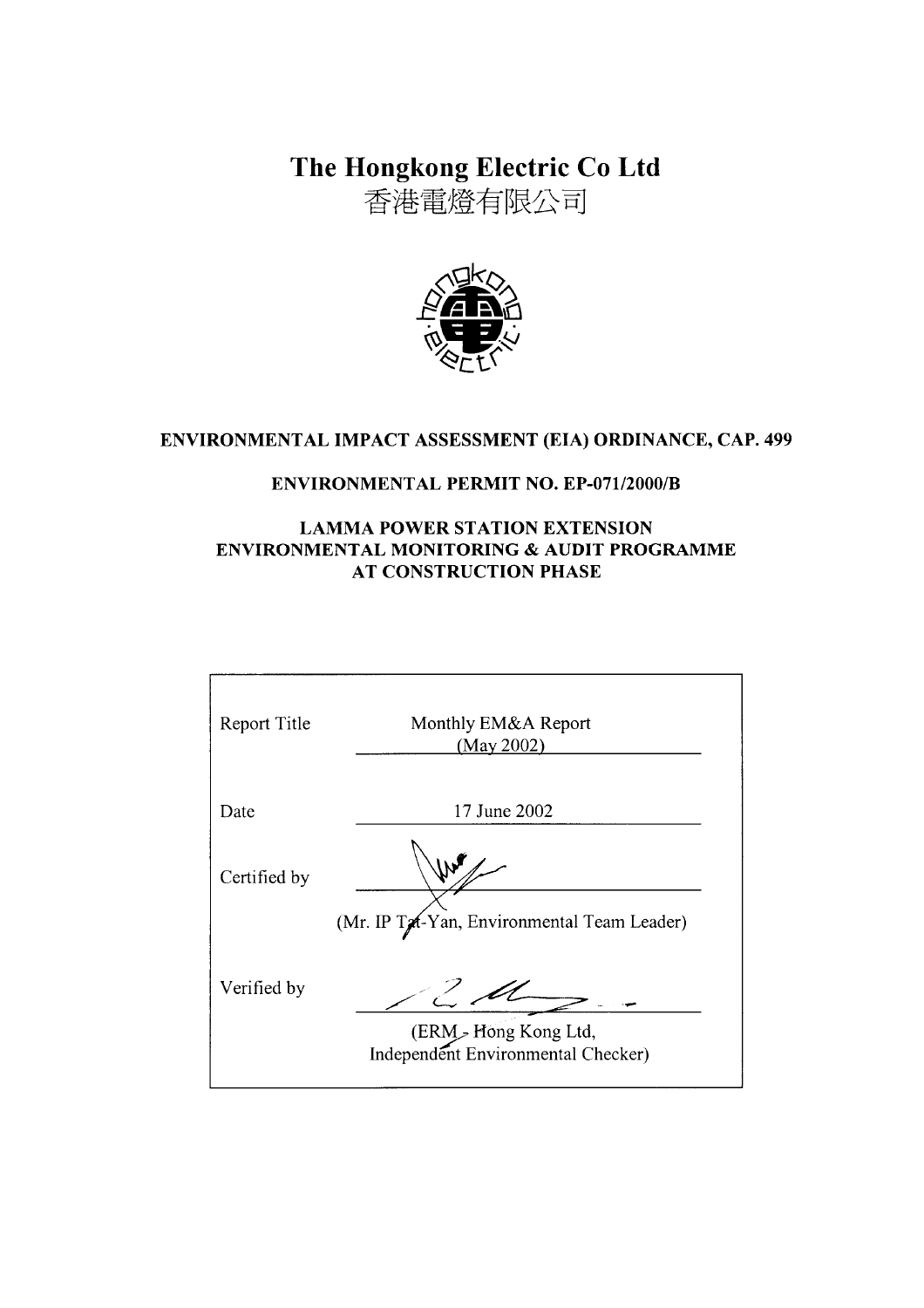# **TABLE OF CONTENT**

# **EXECUTIVE SUMMARY**

| 1.                                            |                                                                                                                                                                                                                                                                                                                                                                                                  | . 1                                                                   |
|-----------------------------------------------|--------------------------------------------------------------------------------------------------------------------------------------------------------------------------------------------------------------------------------------------------------------------------------------------------------------------------------------------------------------------------------------------------|-----------------------------------------------------------------------|
| 1.1<br>1.2<br>1.3                             | Background<br>Project Organisation<br>Construction Works undertaken during the Reporting Month                                                                                                                                                                                                                                                                                                   | 1<br>$\mathbf{1}$<br>$\overline{c}$                                   |
| 1.4                                           | Summary of EM&A Requirements                                                                                                                                                                                                                                                                                                                                                                     | $\overline{3}$                                                        |
| 2.                                            |                                                                                                                                                                                                                                                                                                                                                                                                  | $\overline{7}$                                                        |
| 2.1<br>2.2<br>2.3<br>2.4<br>2.5<br>2.6        | <b>Monitoring Requirements</b><br><b>Monitoring Locations</b><br><b>Monitoring Equipment</b><br>Monitoring Parameters, Frequency and Duration<br>Monitoring Procedures and Calibration Details<br><b>Results and Observations</b>                                                                                                                                                                | 7<br>$\boldsymbol{7}$<br>$\boldsymbol{7}$<br>$8\phantom{1}$<br>8<br>9 |
| 3.                                            |                                                                                                                                                                                                                                                                                                                                                                                                  | .12                                                                   |
| 3.1<br>3.2<br>3.3<br>3.4<br>3.5<br>3.6        | <b>Monitoring Requirements</b><br><b>Monitoring Locations</b><br><b>Monitoring Equipment</b><br>Monitoring Parameters, Frequency and Duration<br>Monitoring Procedures and Calibration Details<br><b>Results and Observations</b>                                                                                                                                                                | 12<br>12<br>12<br>13<br>13<br>14                                      |
| 4.                                            |                                                                                                                                                                                                                                                                                                                                                                                                  | .17                                                                   |
| 4.1<br>4.2<br>4.3<br>4.4<br>4.5<br>4.6        | <b>Monitoring Requirements</b><br><b>Monitoring Locations</b><br><b>Monitoring Equipment</b><br>Monitoring Parameters, Frequency and Duration<br>Monitoring Procedures and Calibration Details<br><b>Results and Observations</b>                                                                                                                                                                | 17<br>17<br>18<br>18<br>19<br>21                                      |
| 5.                                            |                                                                                                                                                                                                                                                                                                                                                                                                  | 25                                                                    |
| 5.1<br>5.2<br>5.3<br>5.4<br>5.5<br>5.6<br>5.7 | Review of Environmental Monitoring Procedures<br><b>Assessment of Environmental Monitoring Results</b><br>Site Environmental Audit<br><b>Status of Environmental Licensing and Permitting</b><br>Implementation Status of Environmental Mitigation Measures<br><b>Implementation Status of Action/Limit Plans</b><br><b>Implementation Status of Environmental Complaint Handling Procedures</b> | 25<br>25<br>26<br>27<br>27<br>27<br>28                                |
| 6.                                            |                                                                                                                                                                                                                                                                                                                                                                                                  | 30                                                                    |
| 6.1<br>6.2<br>6.3<br>6.4                      | <b>Status of Natural Gas supply</b><br>Key Issues for the Coming Month<br>Monitoring Schedules for the Next 3 Months<br>Construction Program for the Next 3 Months                                                                                                                                                                                                                               | 30<br>30<br>31<br>31                                                  |
| 7.                                            |                                                                                                                                                                                                                                                                                                                                                                                                  | 32                                                                    |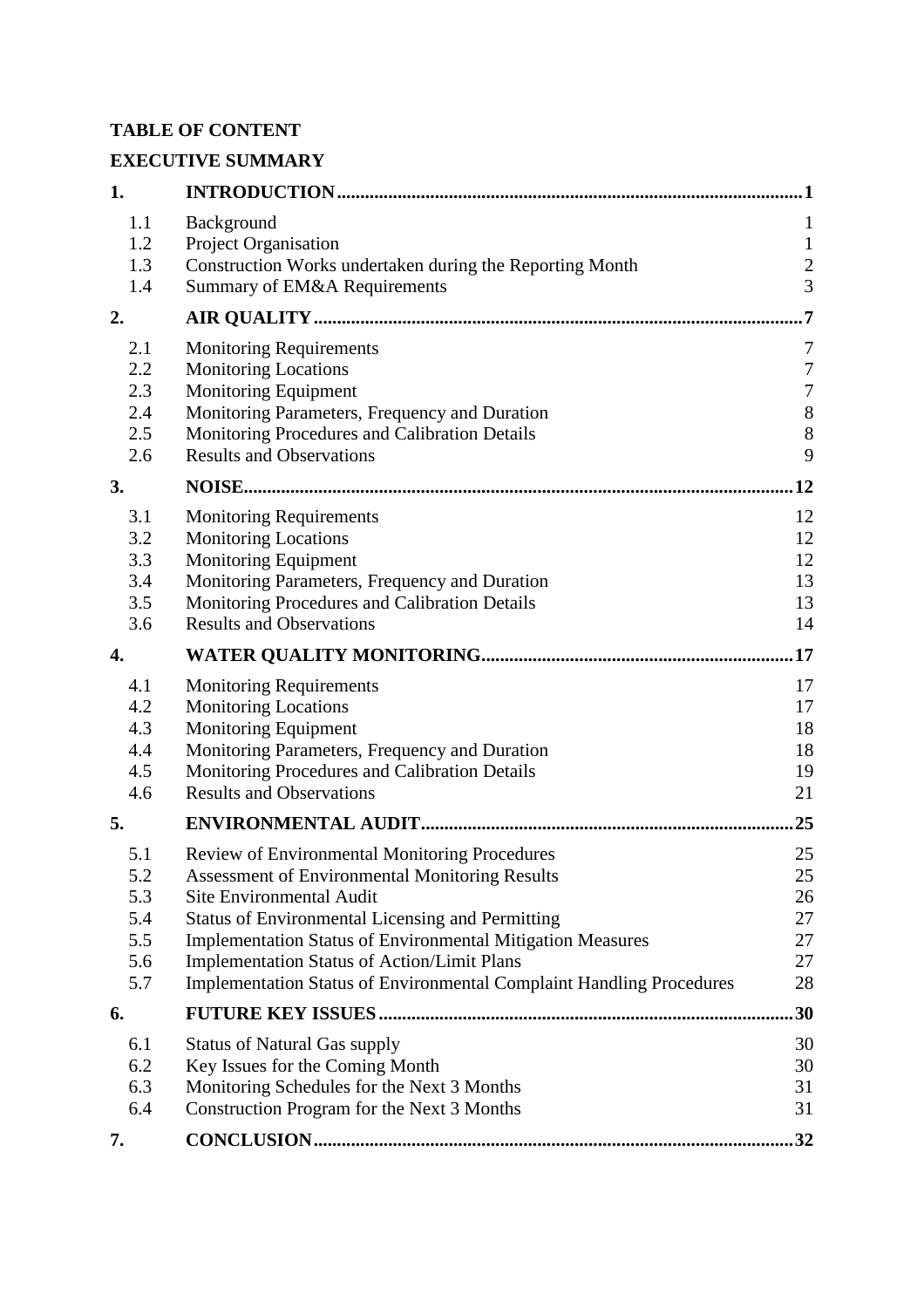#### **LIST OF TABLES**

- Table 1.1 Construction Activities and Their Corresponding Environmental Mitigation **Measures**
- Table 2.1 Air Quality Monitoring Locations
- Table 2.2 Air Quality Monitoring Equipment
- Table 2.3 Air Quality Monitoring Parameter, Duration and Frequency
- Table 3.1 Noise Monitoring Locations
- Table 3.2 Noise Monitoring Equipment
- Table 3.3 Noise Monitoring Duration and Parameter
- Table 4.1 Water Quality Monitoring Locations
- Table 4.2 Water Quality Monitoring Equipment
- Table 4.3 Water Quality Monitoring Parameters and Frequency
- Table 4.4 Laboratory Analysis Methodologies of Marine Water Samples
- Table 5.1 Summary of AL Level Exceedances on Monitoring Parameters
- Table 5.2 Estimated Amounts of Waste Generated in May 2002
- Table 5.3 Summary of Environmental Licensing and Permit Status
- Table 5.4 Environmental Complaints / Enquiries Received in May 2002
- Table 5.5 Outstanding Environmental Complaints / Enquiries Received Before

#### **LIST OF FIGURES**

- Figure 1.1 Layout of Work Site
- Figure 1.2 Cable Route of Transmission System
- Figure 2.1 Location of Air Quality Monitoring Stations
- Figure 3.1 Location of Noise Monitoring Stations
- Figure 3.2 Locations of Manual Noise Monitoring
- Figure 4.1 Location of Water Quality Monitoring Stations

### **APPENDICES**

- Appendix A Organization Chart
- Appendix B Action and Limit Levels for Air Quality, Noise, Water quality Monitoring
- Appendix C Environmental Monitoring Schedule
- Appendix D Air Quality Monitoring Results for May 2002
- Appendix E Noise Monitoring Results for May 2002
- Appendix F Water Quality Monitoring Results for May 2002
- Appendix G The QA/QC Procedures and Results
- Appendix H Event/Action Plans
- Appendix I Site Audit Summary
- Appendix J Summary of EMIS
- Appendix K Tentative Construction Programme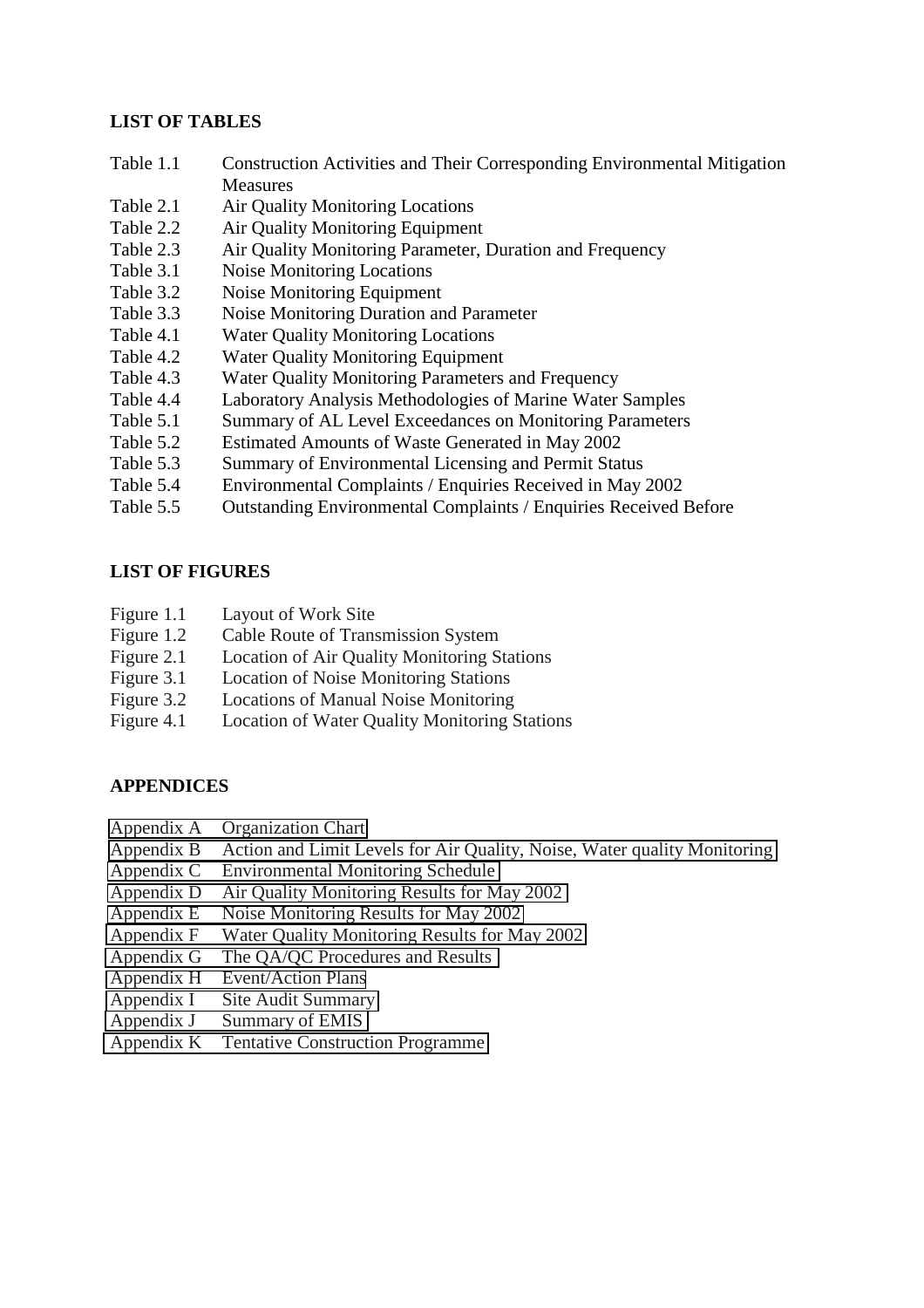## **EXECUTIVE SUMMARY**

This is the fourteenth monthly Environmental Monitoring and Audit (EM&A) report for the Project "Construction of Lamma Power Station Extension" prepared by the Environmental Team (ET). This report presents the results of impact monitoring on air quality, noise and marine water quality for the said project in May 2002.

Air, noise and water quality monitoring were performed. The results were checked against the established Action/Limit (AL) levels. An on-site audit was conducted once per week. The implementation status of the environmental mitigation measures, Event/Action Plan and environmental complaint handling procedures were also checked.

#### **Construction Activities Undertaken**

Construction activities for Lamma Extension during the reporting month were tabulated as follows:

| Item                       | <b>Construction Activities</b>                                                                                           |
|----------------------------|--------------------------------------------------------------------------------------------------------------------------|
| Site Formation             | Placing of drainage layer and rockfill, seawall construction, sand<br>filling, and piling of foundation for link bridge. |
| Unit L9                    | Site investigation and bored pipe construction for piling foundation.                                                    |
| <b>Transmission System</b> | Erection of hoarding.                                                                                                    |

### **Environmental Monitoring Works**

All monitoring work at designated stations was performed as scheduled in the reporting period.

#### *Air Quality*

No exceedance of Action and Limit levels for air quality was recorded in the month.

#### *Noise*

Construction work for Lamma Extension was carried out during the restricted hours including evening-time, holidays and night-time under valid Construction Noise Permits. No exceedance of Action and Limit levels for noise arising from the construction of Lamma Extension and Transmission System was recorded in the month.

#### *Water Quality*

There were three (3) cases of Action Level exceedance and four (4) cases of Limit Level exceedance for water quality in the reporting month. All 7 cases of action/limit level exceedance were contributed by Turbidity and SS. For these exceedances, comprehensive investigations have been carried out. It was found that no noticeable sediment plume migration from the direction of the site to the sampling location was observed. Hence, the exceedances were considered not related to site activities and have been explained to the satisfaction of EPD. No further action was required.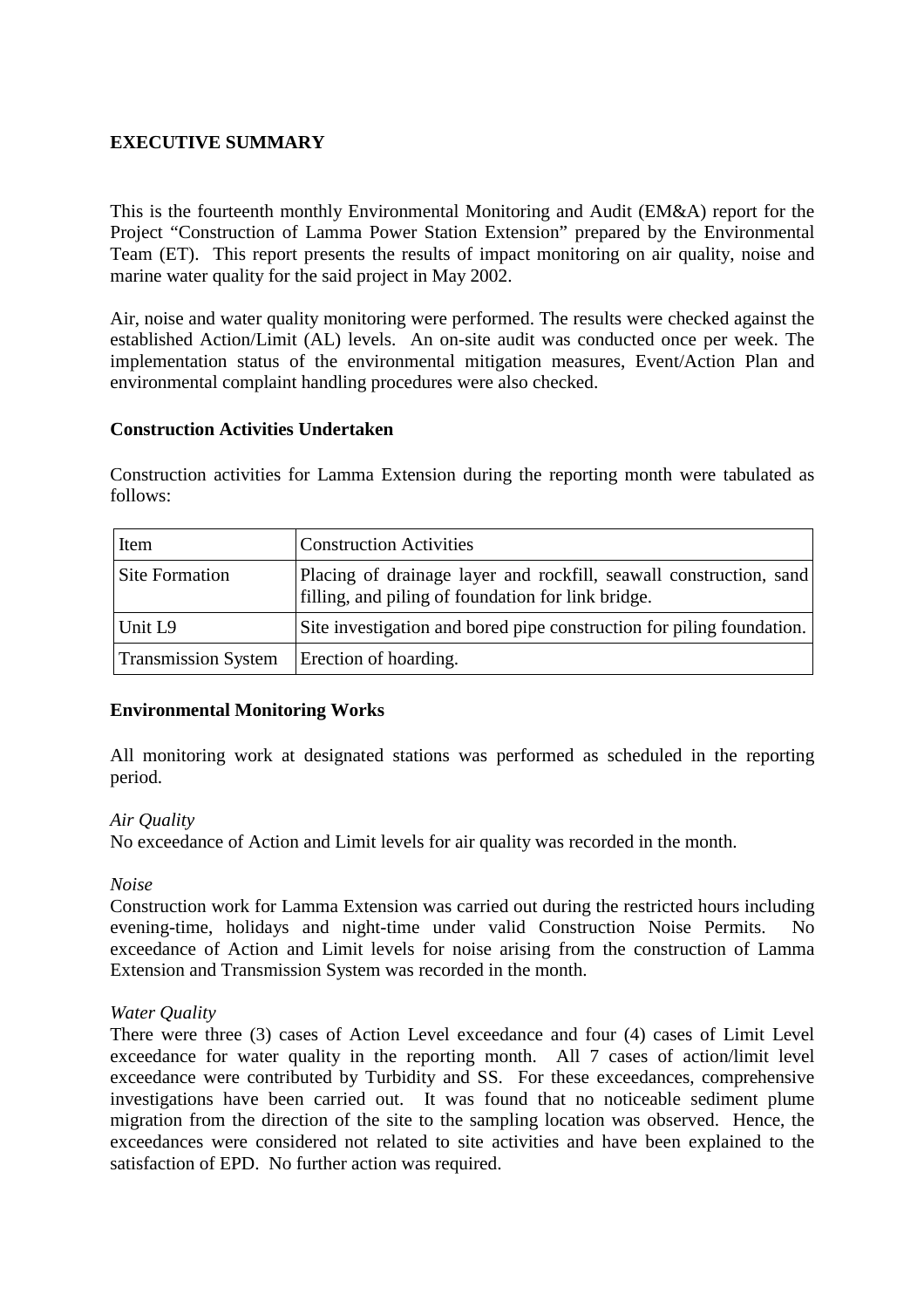### **Site Environmental Audit**

Site audits were carried out on a weekly basis to monitor environmental issues on the construction site. The site conditions were generally satisfactory. All required mitigation measures were implemented.

| <b>Description</b>        | Permit No.    | <b>Valid Period</b> |                | <b>Issued To</b> | Date of         |
|---------------------------|---------------|---------------------|----------------|------------------|-----------------|
|                           |               | <b>From</b>         | T <sub>0</sub> |                  | <b>Issuance</b> |
| Varied Environmental      | EP-071/2000/B | 13/07/01            |                | <b>HEC</b>       | 13/07/01        |
| Permit                    |               |                     |                |                  |                 |
| <b>Construction Noise</b> | GW-UW0076-02  | 17/04/02            | 09/09/02       | Contractor       | 17/04/02        |
| Permit                    |               |                     |                |                  |                 |
| <b>Construction Noise</b> | GW-UW0036-02  | 06/03/02            | 31/08/02       | Contractor       | 06/03/02        |
| Permit                    |               |                     |                |                  |                 |
| <b>Construction Noise</b> | GW-UW0099-02  | 07/05/02            | 06/11/02       | Contractor       | 30/04/02        |
| Permit                    |               |                     |                |                  |                 |

## **Environmental Licensing and Permitting**

### **Implementation Status of Environmental Mitigation Measures**

Environmental mitigation measures for the construction activities as recommended in the EM&A manual were implemented in the reporting month.

#### **Environmental Complaints**

One complaint against floating garbage suspected to be generated from construction activities was received via EPD in the reporting month. Investigations were carried out and the allegation could not be substantiated. It was believed that the garbage observed was not related to the construction activities. Nonetheless, the contractors had been reminded to pay more attention on this matter. HEC would continue to closely monitor the construction activities to ensure that all relevant environmental requirements are complied with.

#### **Future Key Issues**

The future key issues to be considered in the coming month are as follows:

#### Site Formation

- to continue monitoring the noise level during construction and to ensure compliance with the CNP's already obtained:
- to continue the preventive measures for noise exceedance and keep monitoring/ reviewing the performance;
- to keep reviewing the monitoring results in order to take corresponding action to ensure the sea water quality;
- to provide routine inspection and necessary maintenance for the silt curtain;

#### Transmission System

- to ensure that all excavated materials and debris are covered by debris shelter or sprayed with water;
- to continue monitoring the noise level during construction;
- to continue the preventive measures for noise exceedance and keep monitoring/ reviewing the performance;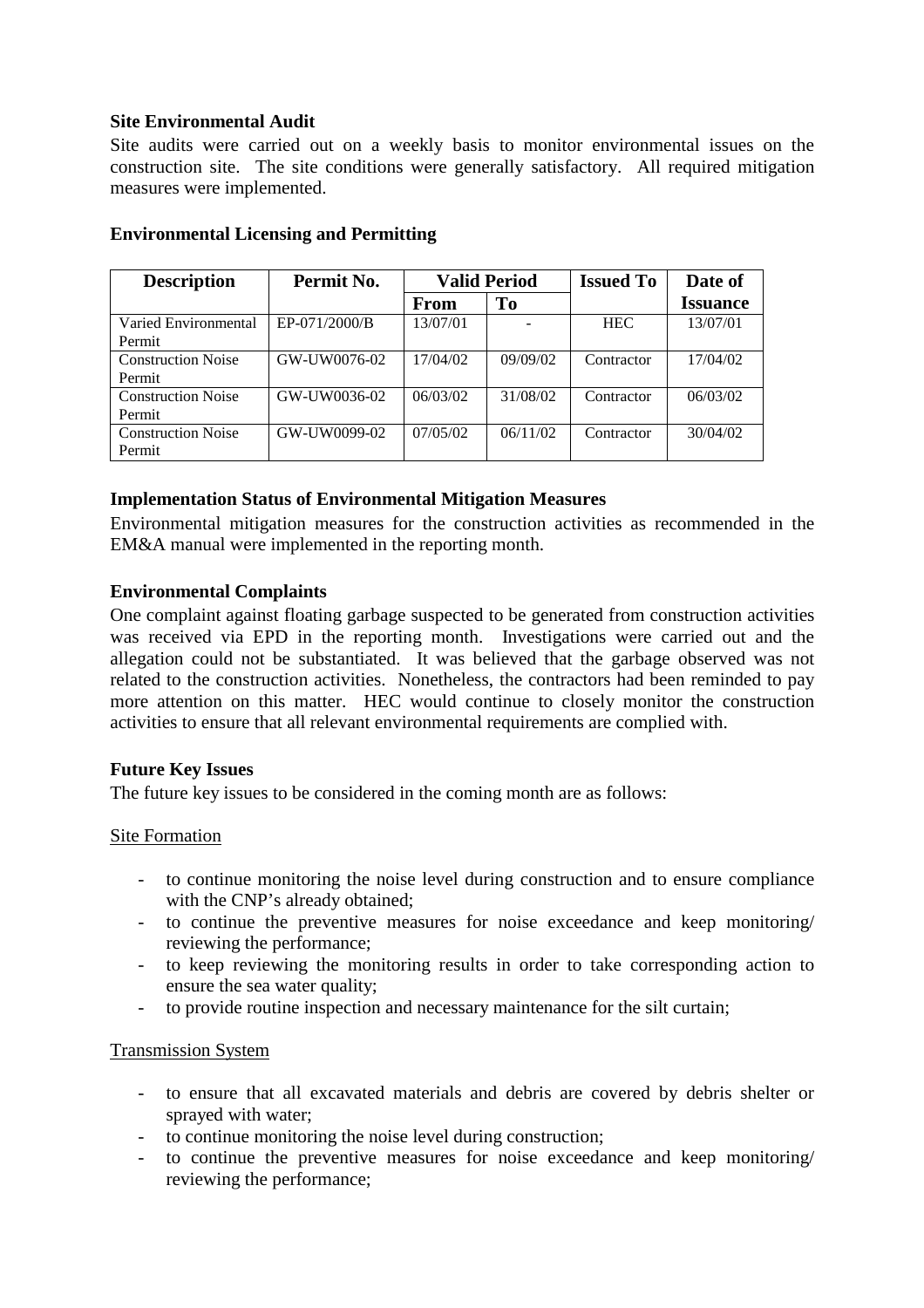- to erect hoarding along the boundary of construction sites before the commencement of civil work;
- to closely monitor the construction activities in order to avoid disturbance to the rare plants;
- to provide temporary fire fighting equipment for prevention of fire within the work sites;

### Unit L9 Piling Foundation

- to continue monitoring the noise level during construction and to ensure compliance with the CNPs already obtained;
- to continue the preventive measures for noise exceedance and keep monitoring/ reviewing the performance;
- to spray water on the ground and road surface to prevent dust emission;
- to continue monitoring and reviewing the emission of smoke from construction machines.

### **Concluding Remarks**

The environmental performance of the project was generally satisfactory.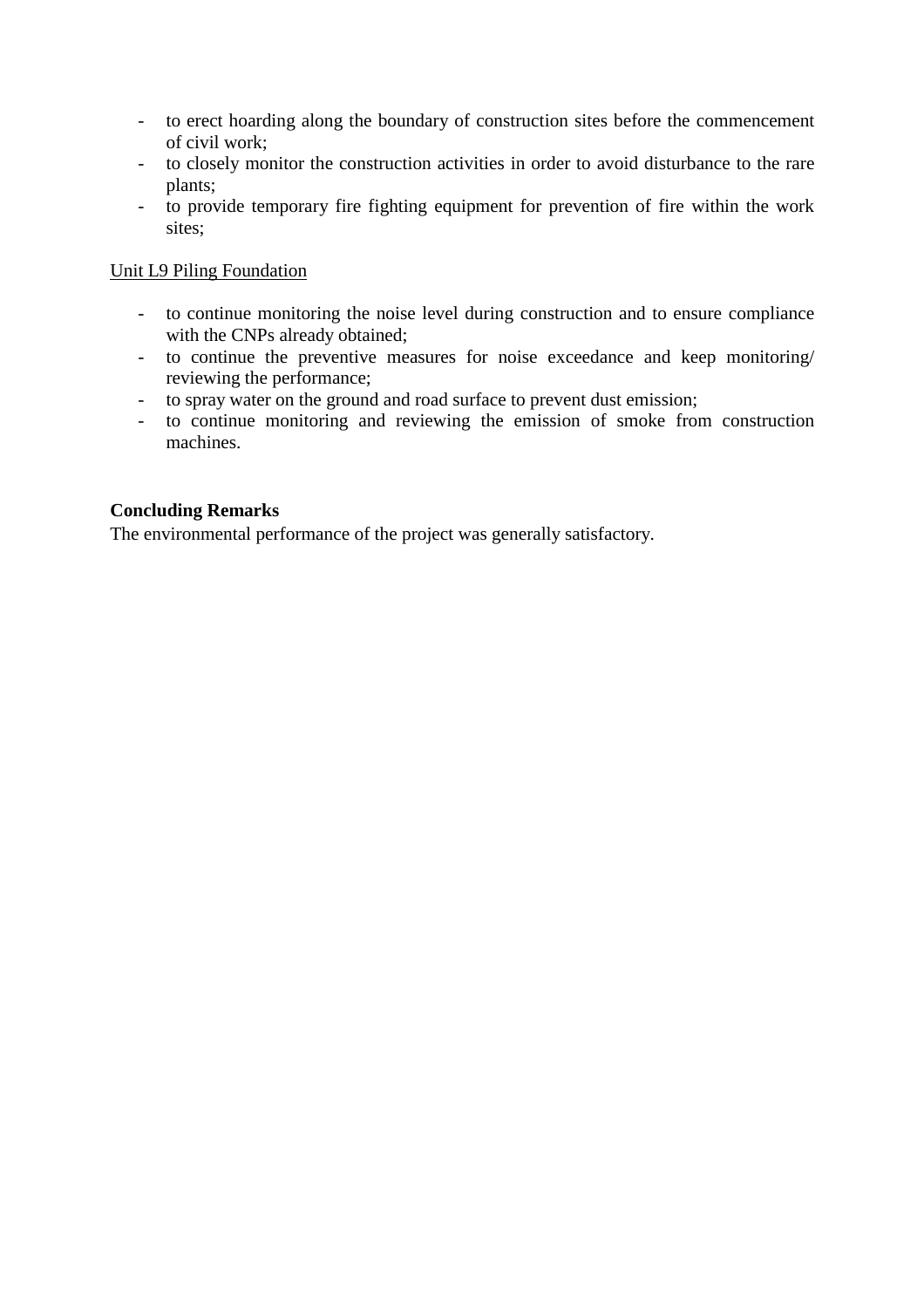# **1. INTRODUCTION**

## **1.1 Background**

The Environmental Team (hereinafter called the "ET") was formed within the Hongkong Electric Co. Ltd (HEC) to undertake Environmental Monitoring and Audit for "Construction of Lamma Power Station Extension" (hereinafter called the "Project"). Under the requirements of Section 6 of Environmental Permit EP-071/2000/B, an EM&A programme for impact environmental monitoring set out in the EM&A Manual (Construction Phase) is required to be implemented. In accordance with the EM&A Manual, environmental monitoring of air quality, noise and water quality and regular environmental audits are required for the Project.

The Project involves the construction of a gas-fired power station employing combined cycled gas turbine technology, forming an extension to the existing Lamma Power Station. The key elements of the Project including the construction activities associated with the transmission system and submarine gas pipeline are outlined as follows.

- dredging and reclamation to form approximately 22 hectares of usable area;
- construction of six 300MW class gas-fired combined cycle units;
- construction of a gas receiving station;
- construction of a new transmission system linking the Lamma Extension to load centres on Hong Kong Island;
- laying of a gas pipeline for the supply of natural gas to the new power station

This report summarizes the environmental monitoring and audit work for the Project for the month of May 2002.

# **1.2 Project Organisation**

An Environmental Management Committee (EMC) has been set up in HEC to oversee the Project. The management structure includes the following:

- Environmental Protection Department (The Authority);
- Environmental Manager (The Chairman of the Environmental Management Committee);
- Engineer:
- Independent Environmental Checker (IEC);
- Environmental Team (ET);
- Contractor.

The project organisation chart for the construction EM&A programme is shown in Appendix A.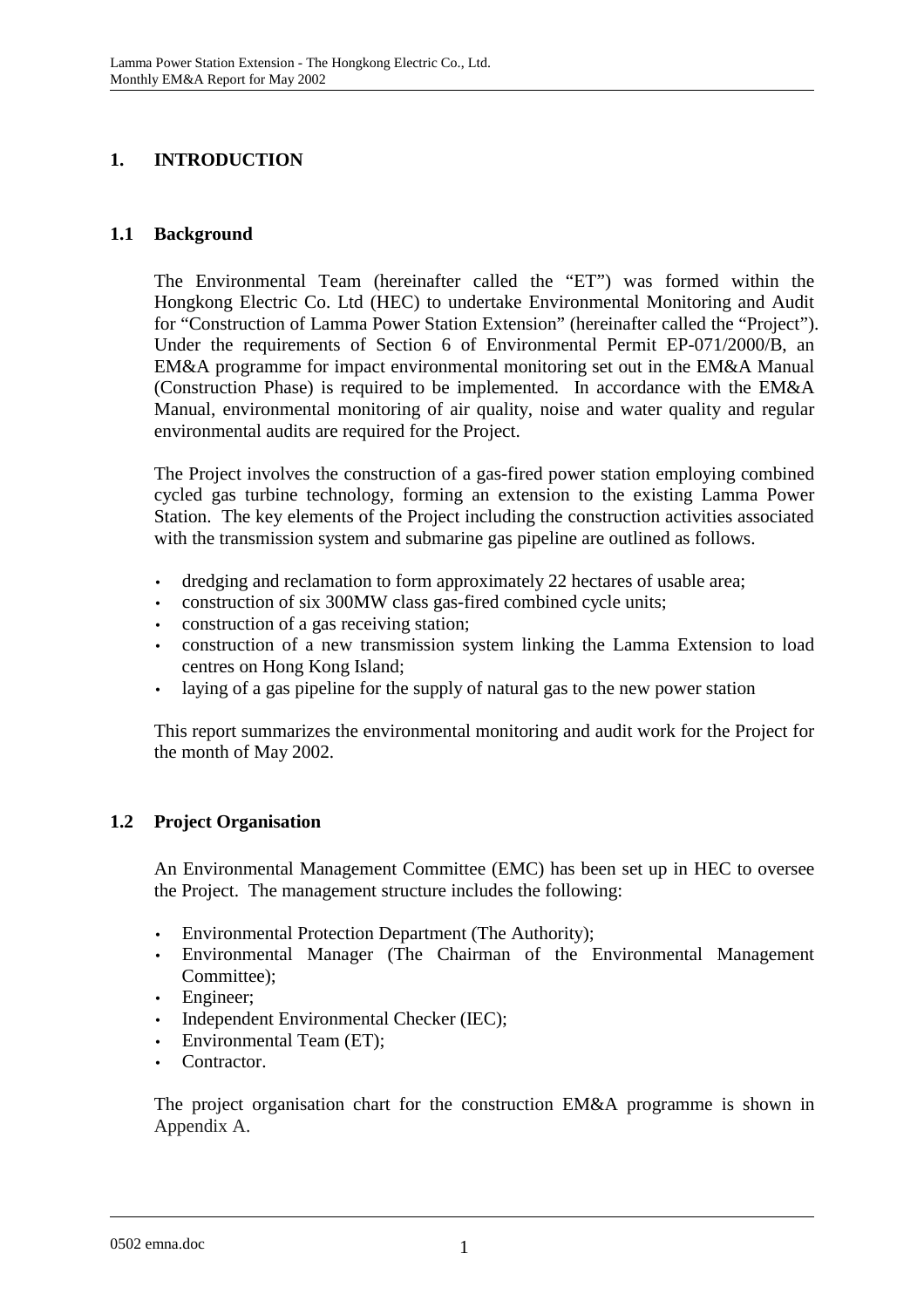## **1.3 Construction Works undertaken during the Reporting Month**

Construction activities undertaken during the reporting month for site formation were placing of drainage layer & rock fill, construction of seawall, sand filling, piling foundation for link bridge. Construction activities for Unit L9 and its associated Transmission system were site investigation of piling foundation and erection of hoarding respectively. Layout plans for site formation and transmission system are shown in Figure 1.1 and Figure 1.2 respectively.

The main construction activities carried out during the reporting month and the corresponding environmental mitigation measures are summarized in Table 1.1. The implementation of major mitigation measures in the month is provided in Appendix J.

Table 1.1 Construction Activities and Their Corresponding Environmental Mitigation Measures

| <b>Item</b>    | <b>Construction</b><br><b>Activities</b>                                                  | <b>Environmental Mitigation Measures</b>                                                                                                                                                                                                                                                                                                                                                                                                                                                            |
|----------------|-------------------------------------------------------------------------------------------|-----------------------------------------------------------------------------------------------------------------------------------------------------------------------------------------------------------------------------------------------------------------------------------------------------------------------------------------------------------------------------------------------------------------------------------------------------------------------------------------------------|
|                | <b>Site Formation</b>                                                                     |                                                                                                                                                                                                                                                                                                                                                                                                                                                                                                     |
| $\mathbf{1}$   | Placing of<br>Drainage Layer<br>and Rockfill,<br>Seawall<br>Construction &<br>Sandfilling | <b>Water Quality</b><br>Silt curtain installed on the eastern, southern and<br>northwestern sides of the site.<br><b>Noise</b><br>General noise mitigation measures employed at all<br>work sites throughout the construction phase.<br><b>Waste Management</b><br>Waste Management Plan submitted and implemented.<br><b>Marine Ecology</b><br>All construction related vessels approached the site<br>from the designated route/channel to avoid possible<br>disturbance to the finless porpoise. |
| $\overline{2}$ | Piling<br>Foundation for<br>Link Bridge                                                   | <b>Noise</b><br>General noise mitigation measures implemented and<br>silenced type equipment deployed.<br>Air<br>Dust suppression measures implemented.                                                                                                                                                                                                                                                                                                                                             |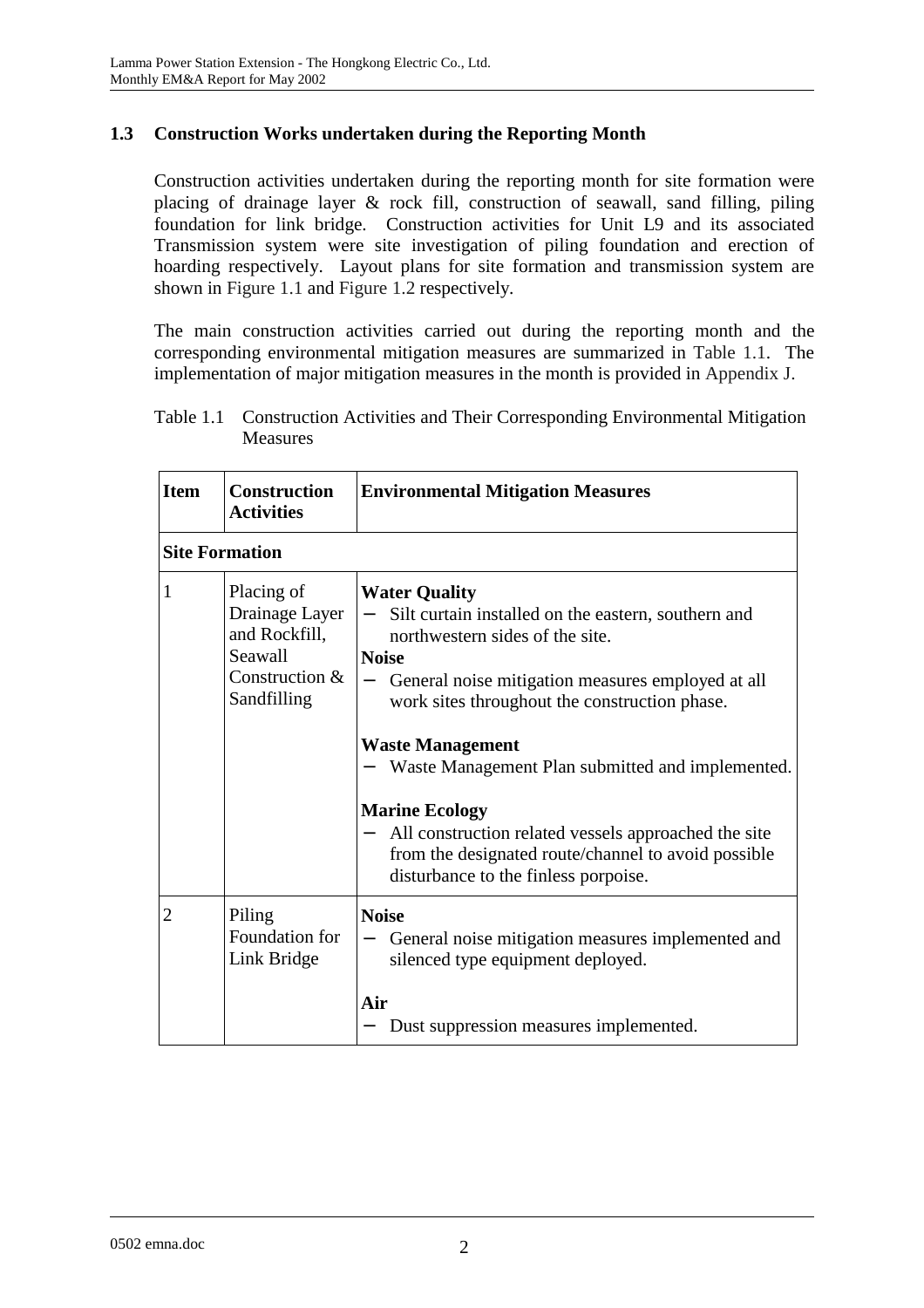|                | <b>Construction of Transmission System</b>                    |                                                                                                                                                                                                                                                                                                           |  |  |
|----------------|---------------------------------------------------------------|-----------------------------------------------------------------------------------------------------------------------------------------------------------------------------------------------------------------------------------------------------------------------------------------------------------|--|--|
| 3              | Erection of<br>Hoarding                                       | Air<br>Debris & excavated materials covered by debris<br>shelter.                                                                                                                                                                                                                                         |  |  |
|                |                                                               | <b>Noise</b><br>General noise mitigation measures employed at all<br>work sites throughout the construction phase.                                                                                                                                                                                        |  |  |
|                |                                                               | <b>Terrestrial Ecology</b><br>Special care and close monitoring to avoid<br>disturbances to the rare plant species.<br>Temporary fire fighting equipments provided within<br>the work area during construction.                                                                                           |  |  |
|                |                                                               | <b>Construction of Unit L9 Piling Foundation</b>                                                                                                                                                                                                                                                          |  |  |
| $\overline{4}$ | Site<br>Investigation<br>for Piling<br>Foundation             | <b>Water Quality</b><br>Wastewater is recycled in drilling<br><b>Noise</b><br>General noise mitigation measures implemented and<br>silenced type equipment deployed.<br>Air<br>Dust suppression measures implemented.                                                                                     |  |  |
| 5              | <b>Bored Pile</b><br>Construction for<br>Piling<br>Foundation | <b>Water Quality</b><br>Wastewater is recycled during construction.<br>$ \,$<br><b>Noise</b><br>General noise mitigation measures implemented and<br>silenced type equipment deployed.<br>Air<br>Dust suppression measures implemented.<br><b>Waste Management</b><br>Waste is sorted, stored & recycled. |  |  |

# **1.4 Summary of EM&A Requirements**

The EM&A program requires environmental monitoring for air, noise and water quality. Regular environmental site audits for air quality, noise, water quality and waste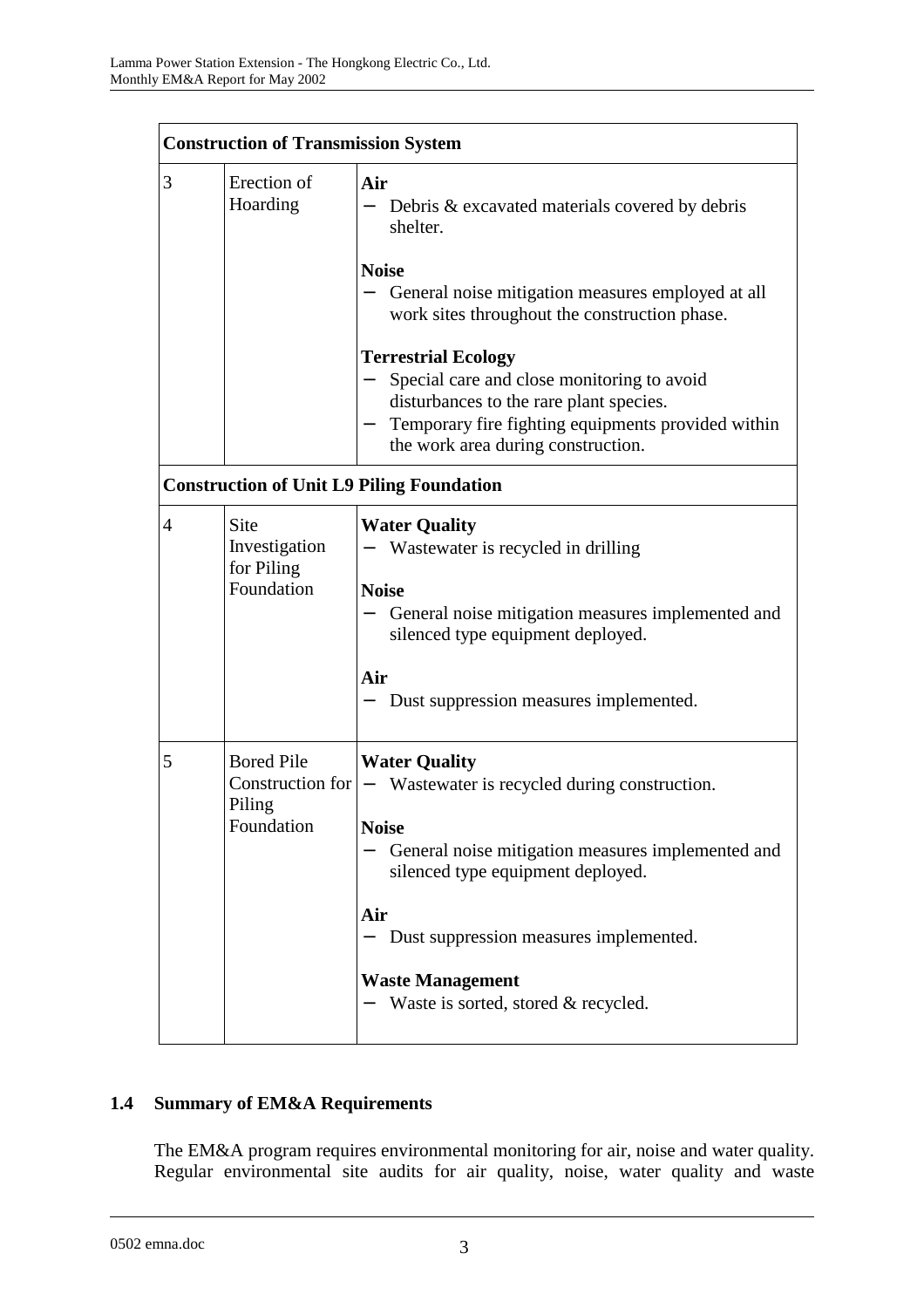management were carried out. The detailed EM&A monitoring work for air quality, noise and water quality are described in Sections 2, 3 and 4 respectively.

The following environmental audits are summarized in Section 5 of this report:

- Environmental monitoring results;
- Waste Management Records;
- Weekly site audit results;
- The status of environmental licensing and permits for the Project;
- The implementation status of environmental protection and pollution control/ mitigation measures.

Future key issues will be reported in Section 6 of this report.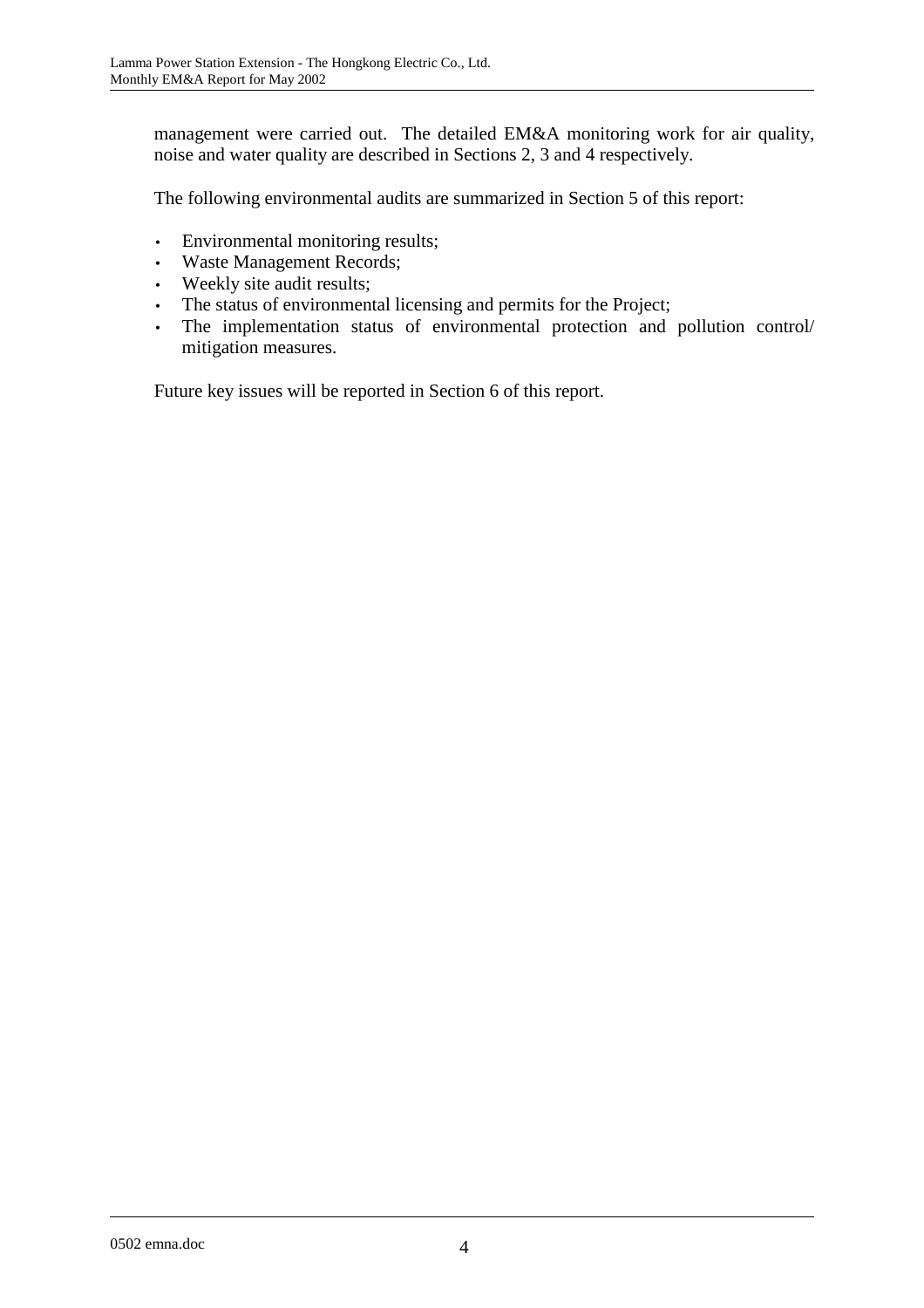

Figure 1.1 Layout of Work Site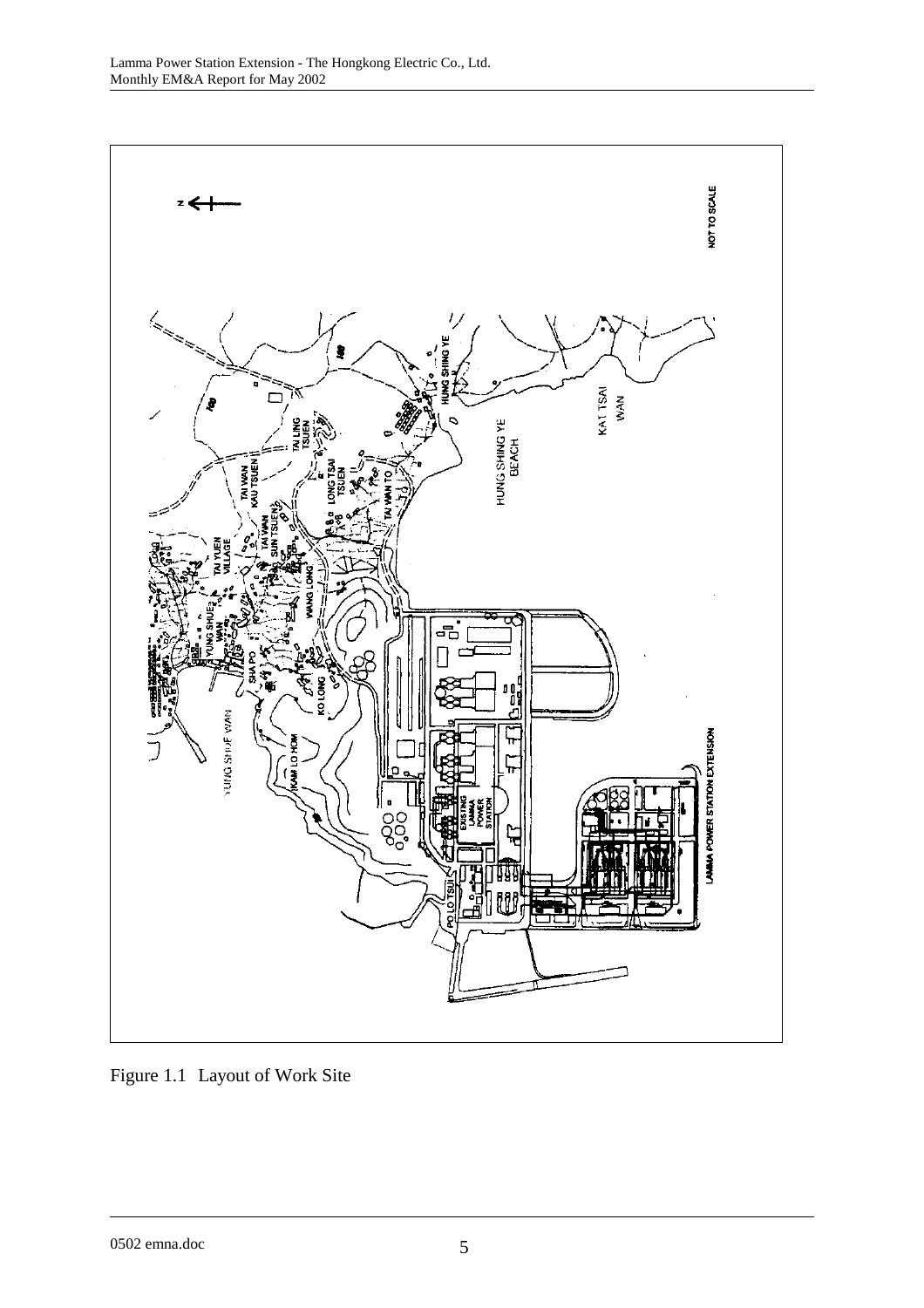

Figure 1.2 Cable Route of Transmission System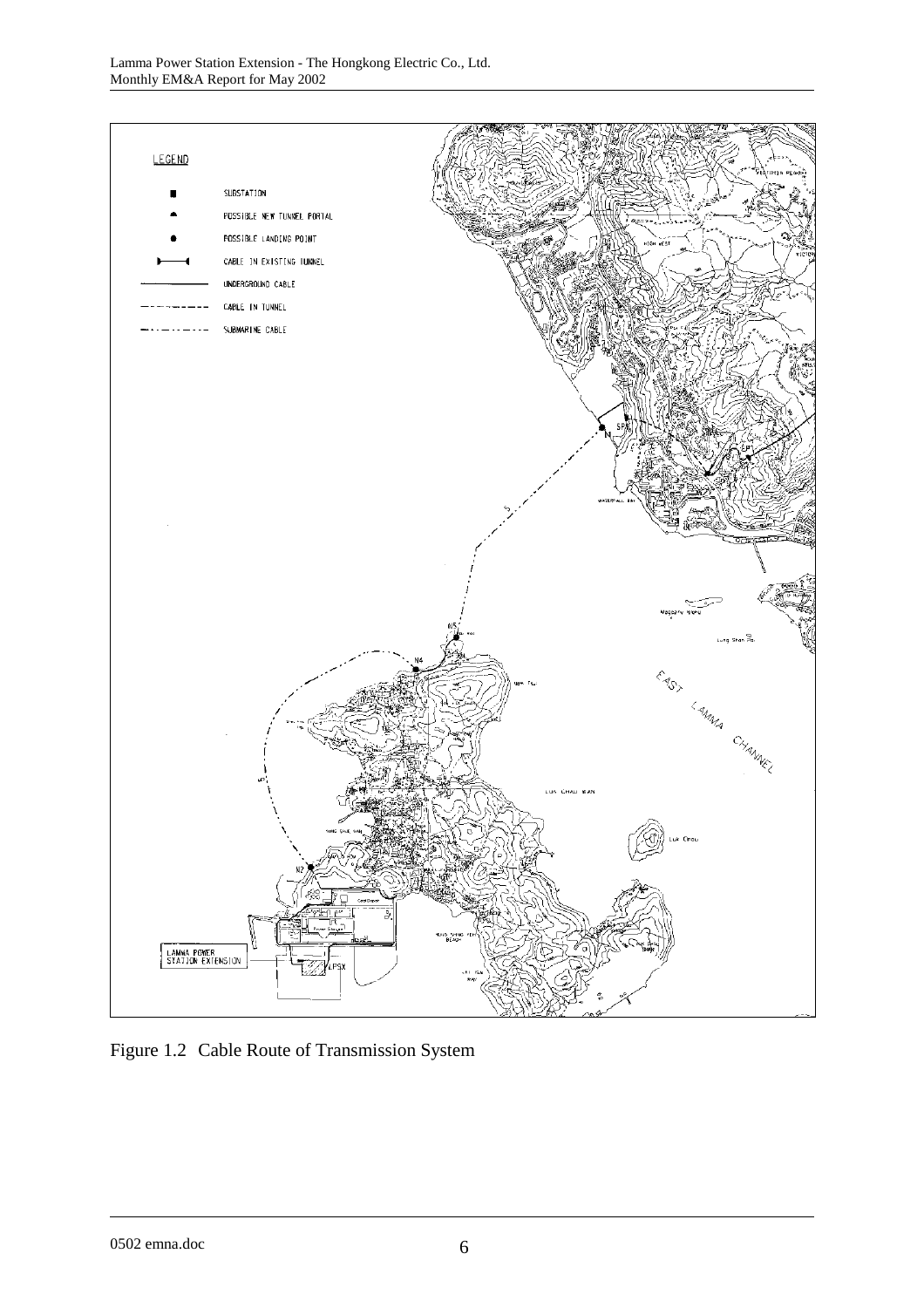# **2. AIR QUALITY**

# **2.1 Monitoring Requirements**

1-hour and 24-hour TSP monitoring at agreed frequencies were conducted to monitor air quality. The impact monitoring data were checked against the Action/Limit Levels as determined in the Baseline Monitoring Report (Construction Phase). Appendix B shows the established Action/Limit Levels for Air Quality.

## **2.2 Monitoring Locations**

Three dust monitoring locations were selected for 1-hour TSP sampling (AM1, AM2 & AM3) while four monitoring locations were selected for 24-hour TSP sampling (AM1, AM2, AM3 and AM4). Table 2.1 tabulates the monitoring stations. The locations of the monitoring stations are shown in Figure 2.1.

| <b>Location I.D.</b> | <b>Description</b> |
|----------------------|--------------------|
| AM1                  | Reservoir          |
| AM2.                 | <b>East Gate</b>   |
| AM3                  | Ash Lagoon         |
| AM4                  | Tai Yuen Village   |

Table 2.1 Air Quality Monitoring Locations

# **2.3 Monitoring Equipment**

Continuous 24-hour TSP air quality monitoring was performed using the GS2310 High Volume Air Samplers (HVAS), Partisol Model 2000 Sampler and the MINIVOL Portable Sampler at AM1&2, AM3 and AM4 respectively. TEOM Model 1400a continuous dust monitors were used to carry out 1-hour TSP monitoring at AM1, AM2 and AM3. Table 2.2 summarises the equipment used in dust monitoring.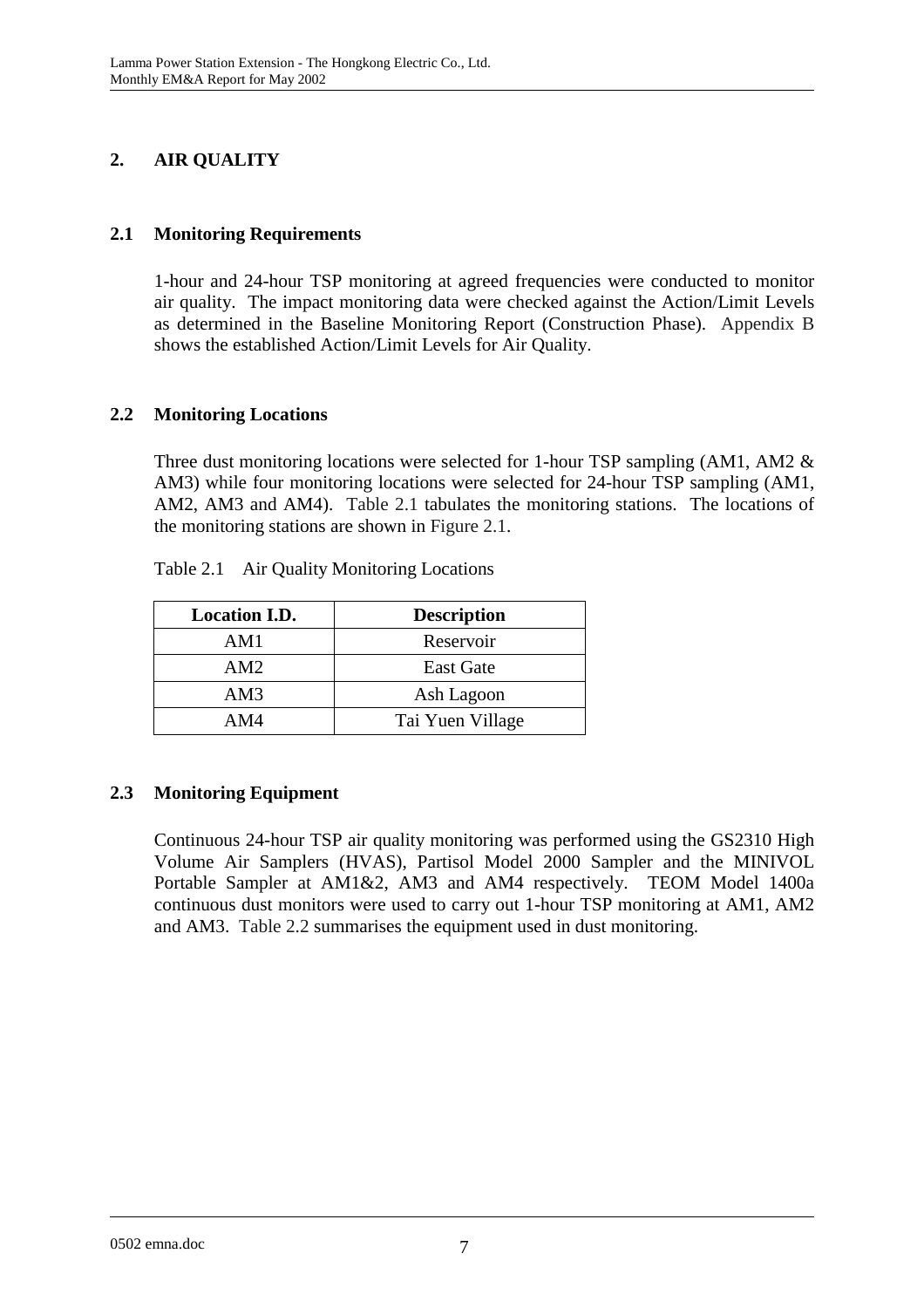| Equipment                        | <b>Model and Make</b>     |
|----------------------------------|---------------------------|
| 24-hour sampling:                |                           |
| <b>HVAS</b> Sampler              | Model GS2310              |
|                                  | Anderson Instruments Inc. |
| Partisol Air Sampler             | Partisol Model 2000       |
|                                  | Rupprecht & Patashnick    |
| <b>MINIVOL Portable Sampler</b>  | <b>AIRMETRICS</b>         |
|                                  |                           |
| 1-hour sampling:                 |                           |
| <b>Continuous TSP Dust Meter</b> | <b>TEOM Model 1400a</b>   |
|                                  | Rupprecht & Patashnick    |

Table 2.2 Air Quality Monitoring Equipment

# **2.4 Monitoring Parameters, Frequency and Duration**

Table 2.3 summarises the monitoring parameters, duration and frequency of air quality monitoring. The monitoring schedule for the reporting month is shown in Appendix C.

| <b>Monitoring</b><br><b>Stations</b> | <b>Parameter</b> | <b>Duration</b> | <b>Frequency</b>              |
|--------------------------------------|------------------|-----------------|-------------------------------|
| AM1                                  | 1-hour TSP       |                 | 3 hourly samples every 6 days |
|                                      | 24-hour TSP      | 24              | Once every 6 days             |
| AM2                                  | 1-hour TSP       |                 | 3 hourly samples every 6 days |
|                                      | 24-hour TSP      | 24              | Once every 6 days             |
| AM3                                  | 1-hour TSP       |                 | 3 hourly samples every 6 days |
|                                      | 24-hour TSP      | 24              | Once every 6 days             |
| AM4                                  | 24-hour TSP      | 24              | Once every 6 days             |

Table 2.3 Air Quality Monitoring Parameter, Duration and Frequency

### **2.5 Monitoring Procedures and Calibration Details**

24- hour TSP Monitor:

### *Preparation of Filter Papers*

- Visual inspection of filter papers was carried out to ensure that there were no pinholes, tears and creases;
- The filter papers were then labelled before sampling.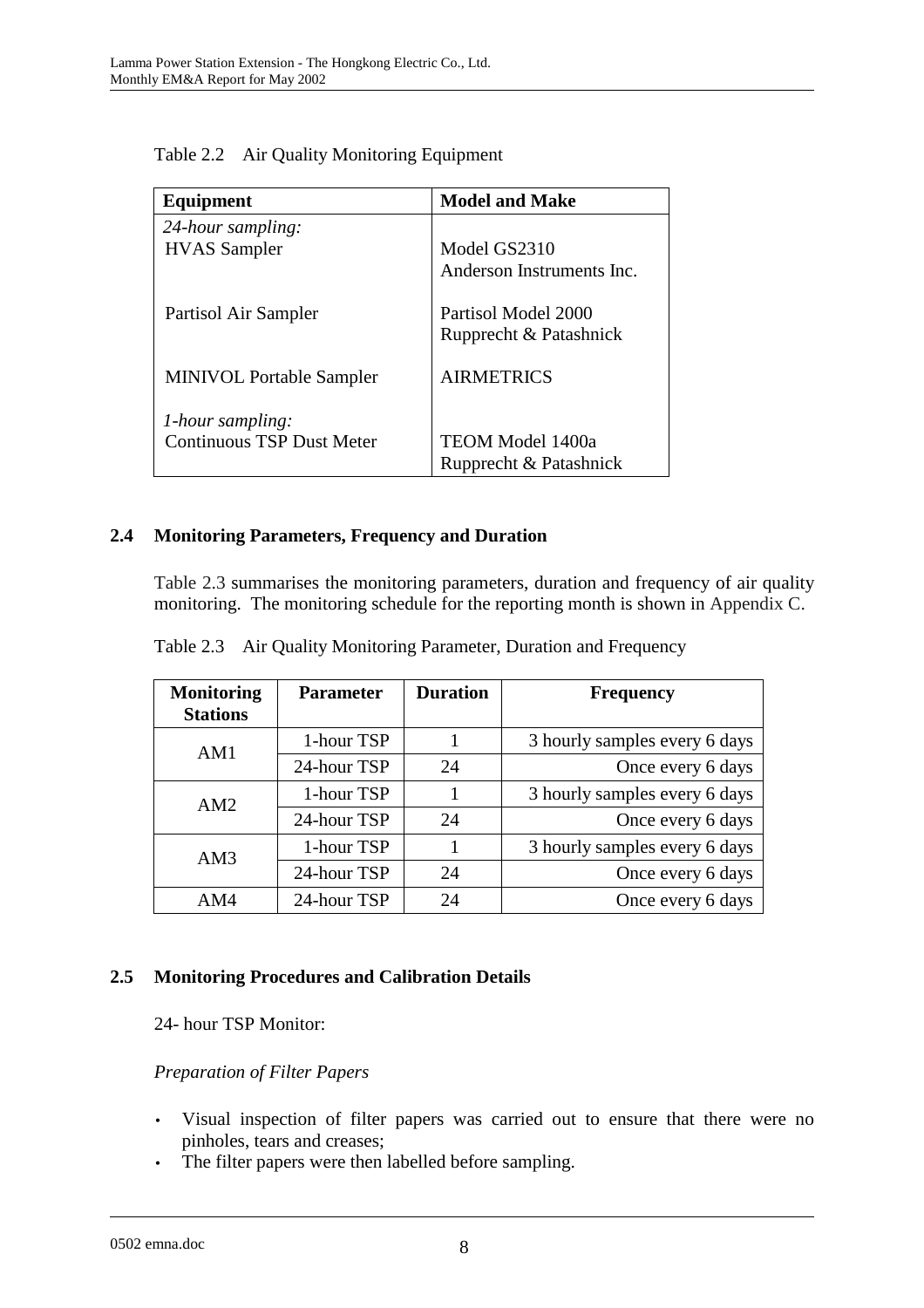• The filter papers were equilibrated at room temperature and relative humidity  $<$  50% for at least 24 hours before weighing.

## *Field Monitoring*

- During collection of the sampled filter paper, the information on the elapse timer was logged. Site observations around the monitoring stations, which might have affected the monitoring results, were also recorded. Major pollution sources, if any, would be identified and reported. The flow record chart for the previous sampling was checked to see if there was any abnormality.
- The post-sampling filter papers were removed carefully from the filter holder and folded to avoid loss of fibres or dust particles from the filter papers;
- The filter holder and its surrounding were cleaned;
- A pre-weighed blank filter paper for the next sampling was put in place and aligned carefully. The filter holder was then tightened firmly to avoid leakage;
- A new flow record chart was loaded into the flow recorder;
- The programmable timer was set for the next 24 hrs sampling period,  $\pm 1/2$  hr;
- The post-sampling filter papers were equilibrated at room temperature and relative humidity < 50% for at least 24 hours before weighing.

#### 1- hour TSP Monitor:

- The following parameters of the TEOM model dust meters are regularly checked to ensure proper functionality:
	- o Mass concentration;
	- o Total mass;
	- o Frequency of the tapered element;
	- o Electrical noise;
	- o Main flow;
	- o Auxiliary flow.

#### *Maintenance & Calibration*

- The monitoring equipment and their accessories are maintained in good working conditions.
- Monitoring equipment is calibrated at monthly intervals. Calibration details are shown in Appendix G.

### **2.6 Results and Observations**

Dust monitoring was conducted as scheduled in the reporting month. All monitoring data and graphical presentation of the monitoring results are provided in Appendix D. Key findings and observations are provided below: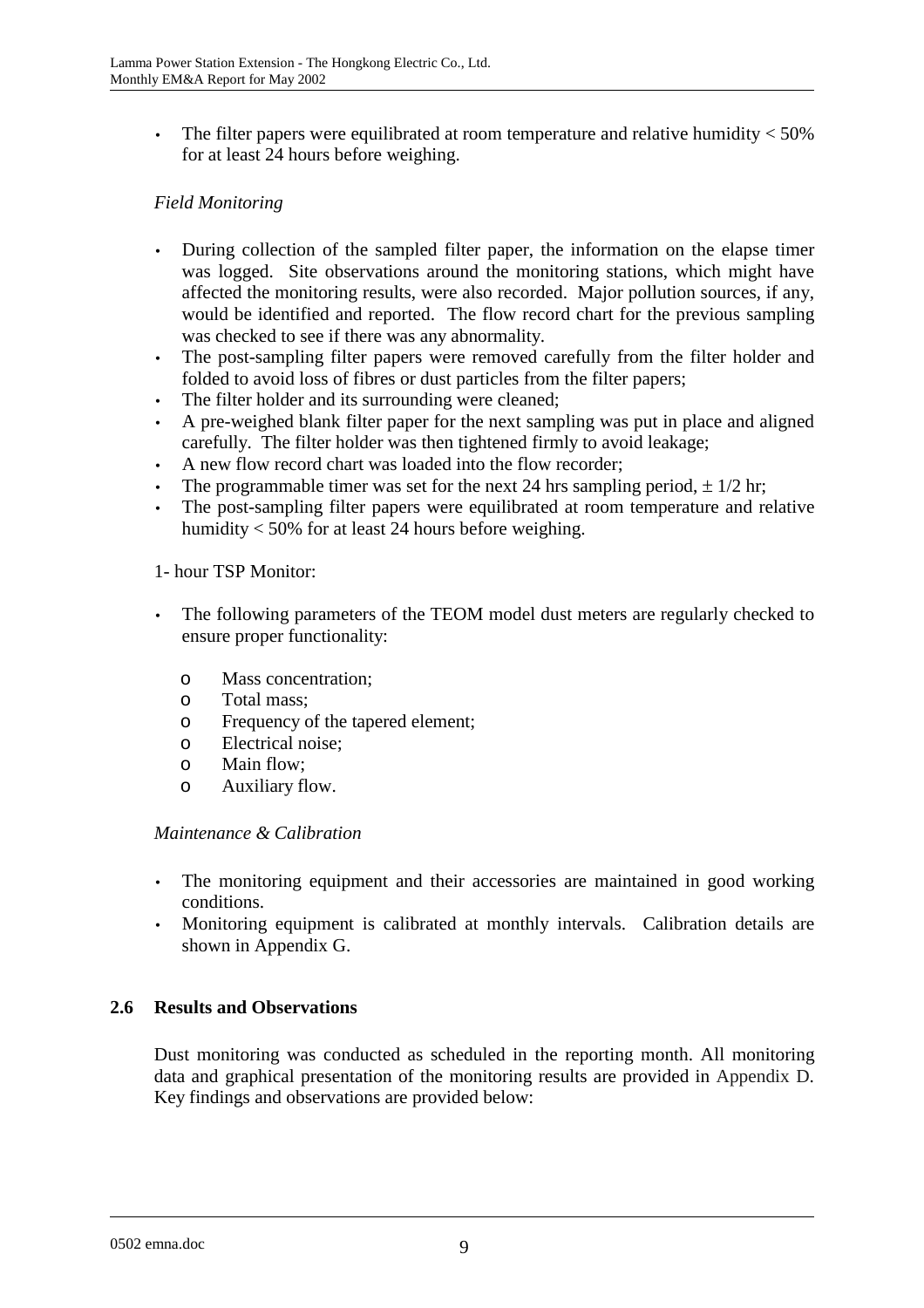## *1-hour TSP*

No exceedance of 1-hour TSP Action/Limit Level was recorded in the month.

*24-hour TSP* 

No exceedance of 24-hour TSP Action/Limit Level was recorded in the month.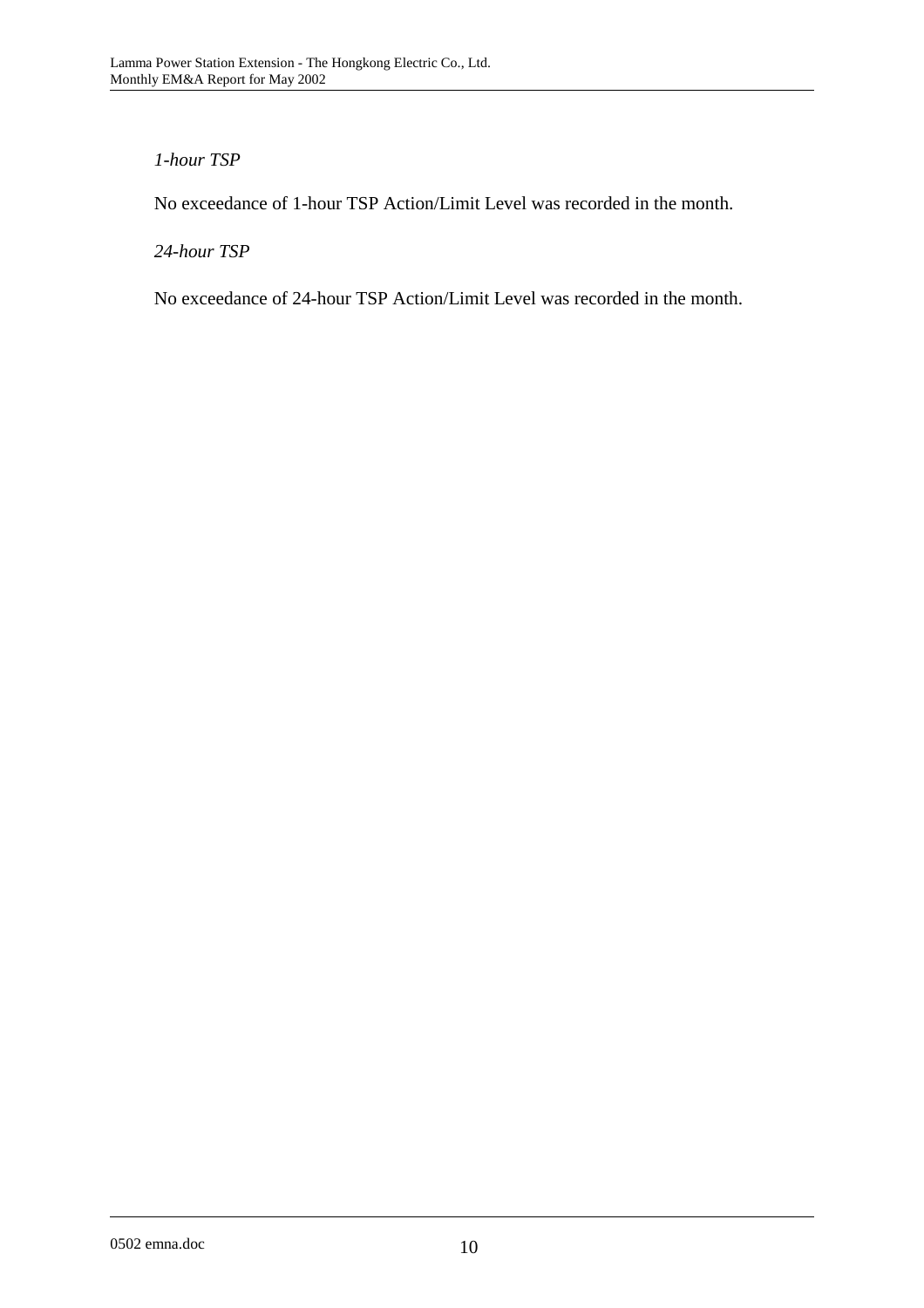

Figure 2.1 Location of Air Quality Monitoring Stations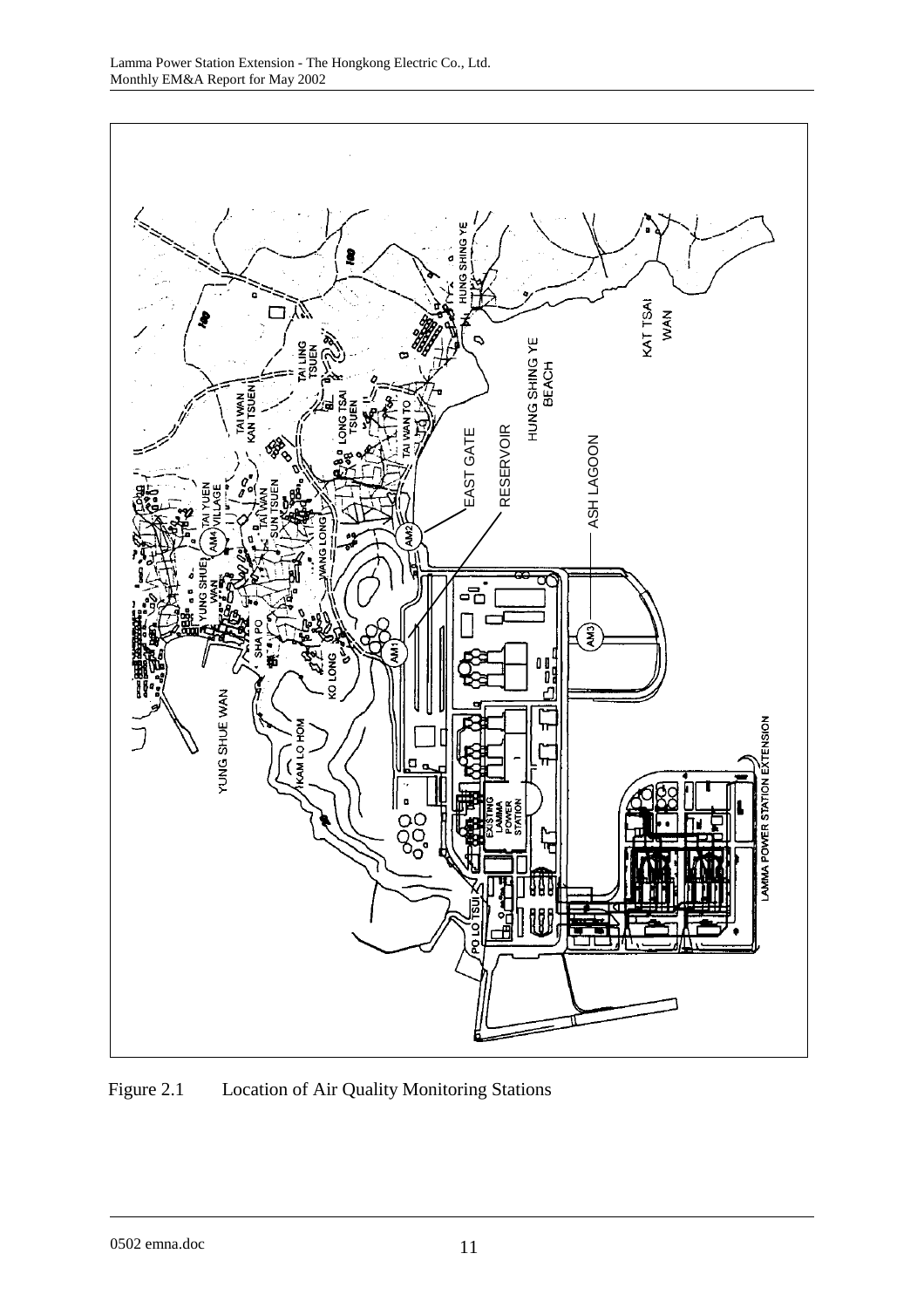# **3. NOISE**

## **3.1 Monitoring Requirements**

Continuous noise alarm monitoring at Ash Lagoon/Ching Lam were carried out to calculate the noise contributed by the construction activities at the two critical NSR's, viz. Long Tsai Tsuen/Hung Shing Ye and the school within the village of Tai Wan San Tsuen. The impact monitoring data for construction noise other than percussive piling were checked against the limit levels specified in the EM&A Manual. With the availability of the construction noise permits, impact monitoring for the construction work during the restricted hours was also carried out. Section 5 presents the details of the construction noise permits.

Manual noise measurement at the Pak Kok Tsui residences was carried out for the construction work of transmission system in the reporting month. The hoarding works at Pak Kok Tsui were completed on 11/5/2002. The civil works would tentatively commence in mid June 2002. As there would be no construction work during the period from 12/5/2002 to mid June 2002, the manual noise monitoring have temporarily been suspended within this period. The impact noise monitoring data were checked against the limit levels specified in the EM&A Manual. Appendix B shows the established Action/Limit Levels for noise.

### **3.2 Monitoring Locations**

In accordance with the EM&A manual, the identified noise monitoring locations are listed in Table 3.1 and shown in Figure 3.1 and Figure 3.2.

| <b>Purpose of noise monitoring</b>         | <b>Monitoring Location</b>              |
|--------------------------------------------|-----------------------------------------|
| Lamma Extension                            | Ash Lagoon                              |
| Lamma Extension                            | Ching Lam                               |
| <b>Construction of Transmission System</b> | Pak Kok Tsui residences (No.2 and No.8) |

Table 3.1 Noise Monitoring Locations

# **3.3 Monitoring Equipment**

The sound level meters used for noise monitoring complied with International Electrotechnical Commission Publications 651:1979 (Type 1) and 804:1985 (Type 1). The noise monitoring equipment used is shown in Table 3.2.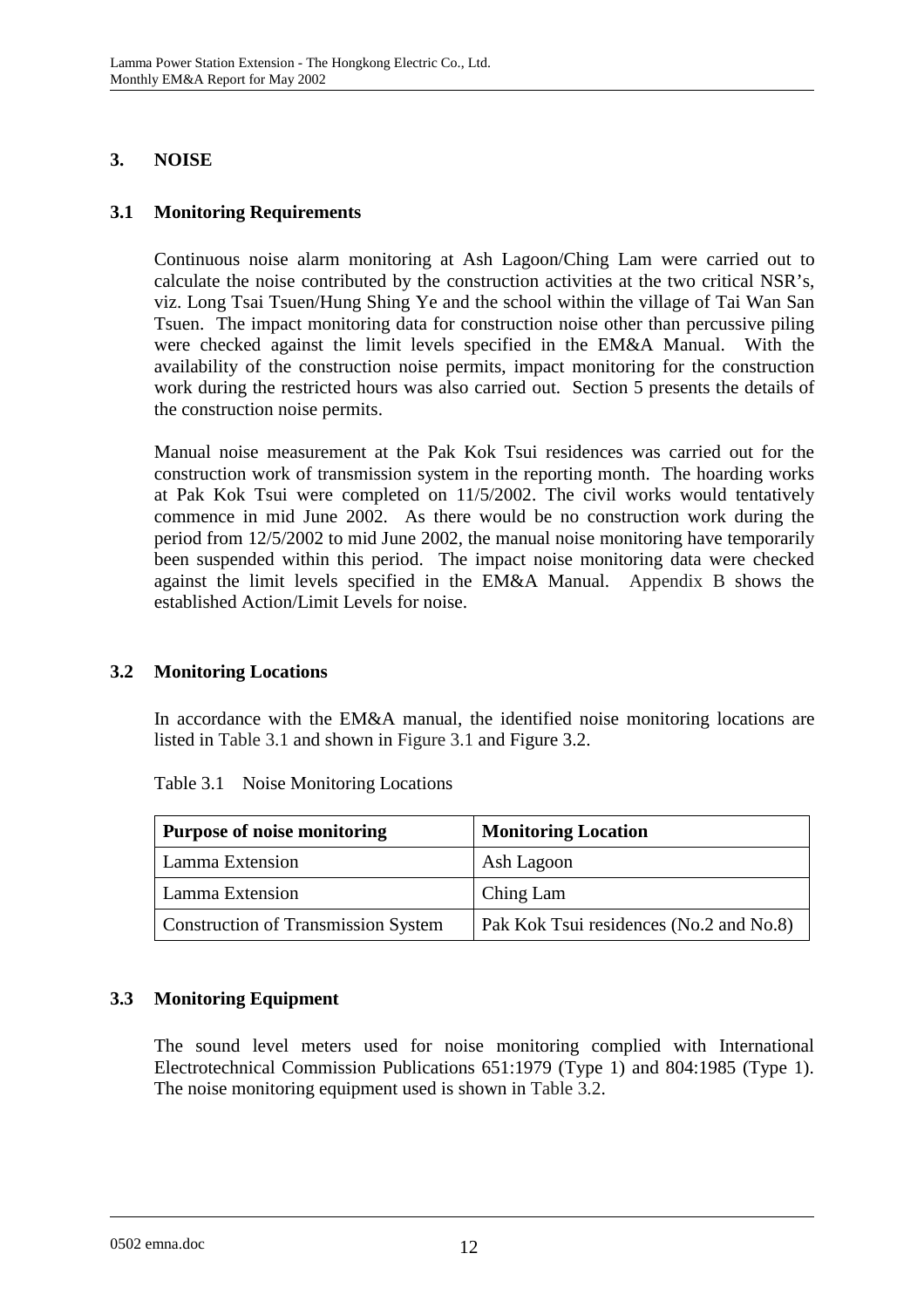|                        | Model                  |                                                      |  |
|------------------------|------------------------|------------------------------------------------------|--|
| Equipment              | <b>Lamma Extension</b> | <b>Construction of</b><br><b>Transmission System</b> |  |
| Sound level meter      | Rion NA-27             | Rion NL-14                                           |  |
| Sound level calibrator | Rion NC-74             | B&K 4231                                             |  |

### Table 3.2 Noise Monitoring Equipment

## **3.4 Monitoring Parameters, Frequency and Duration**

Continuous alarm monitoring of A-weighted Leq levels was carried out at Ash Lagoon and Ching Lam while manual noise monitoring was conducted at Pak Kok Tsui residences. The manual noise monitoring schedule for the reporting month is shown in Appendix C. The measurement duration and parameter of noise monitoring were presented in Table 3.3 as follows:

| Table 3.3 Noise Monitoring Duration and Parameter |  |
|---------------------------------------------------|--|
|---------------------------------------------------|--|

| <b>Location</b>            | <b>Time Period</b>                                                                                 | <b>Frequency</b>         | <b>Parameter</b>   |
|----------------------------|----------------------------------------------------------------------------------------------------|--------------------------|--------------------|
|                            | Daytime:<br>0700-1900 hrs on normal<br>weekdays                                                    | Daytime:<br>30 minutes   | 30-min $L_{Aea}$   |
| Ash Lagoon<br>Ching Lam    | Evening-time $&$ holidays:<br>0700-2300 hrs on holidays;<br>and 1900-2300 hrs on all<br>other days |                          | $5$ -min $L_{Aea}$ |
|                            | Night-time:<br>2300-0700 hrs of next day                                                           | Night-time:<br>5 minutes | $5$ -min $L_{Aeq}$ |
| Pak Kok Tsui<br>residences | 0700-1900 hrs on normal<br>weekdays                                                                | Twice per<br>week        | 30-min $L_{Aea}$   |

# **3.5 Monitoring Procedures and Calibration Details**

### *Monitoring Procedures*

### *Continuous Noise Monitoring for Lamma Extension Construction*

The measured noise levels (MNL's) were collected at the noise alarm monitoring stations at Ash Lagoon and Ching Lam. The notional background noise levels (viz. baseline noise data at Ash Lagoon and Ching Lam) were applied to correct the corresponding MNL's in  $30$ -min/5-min L<sub>Aeq</sub>.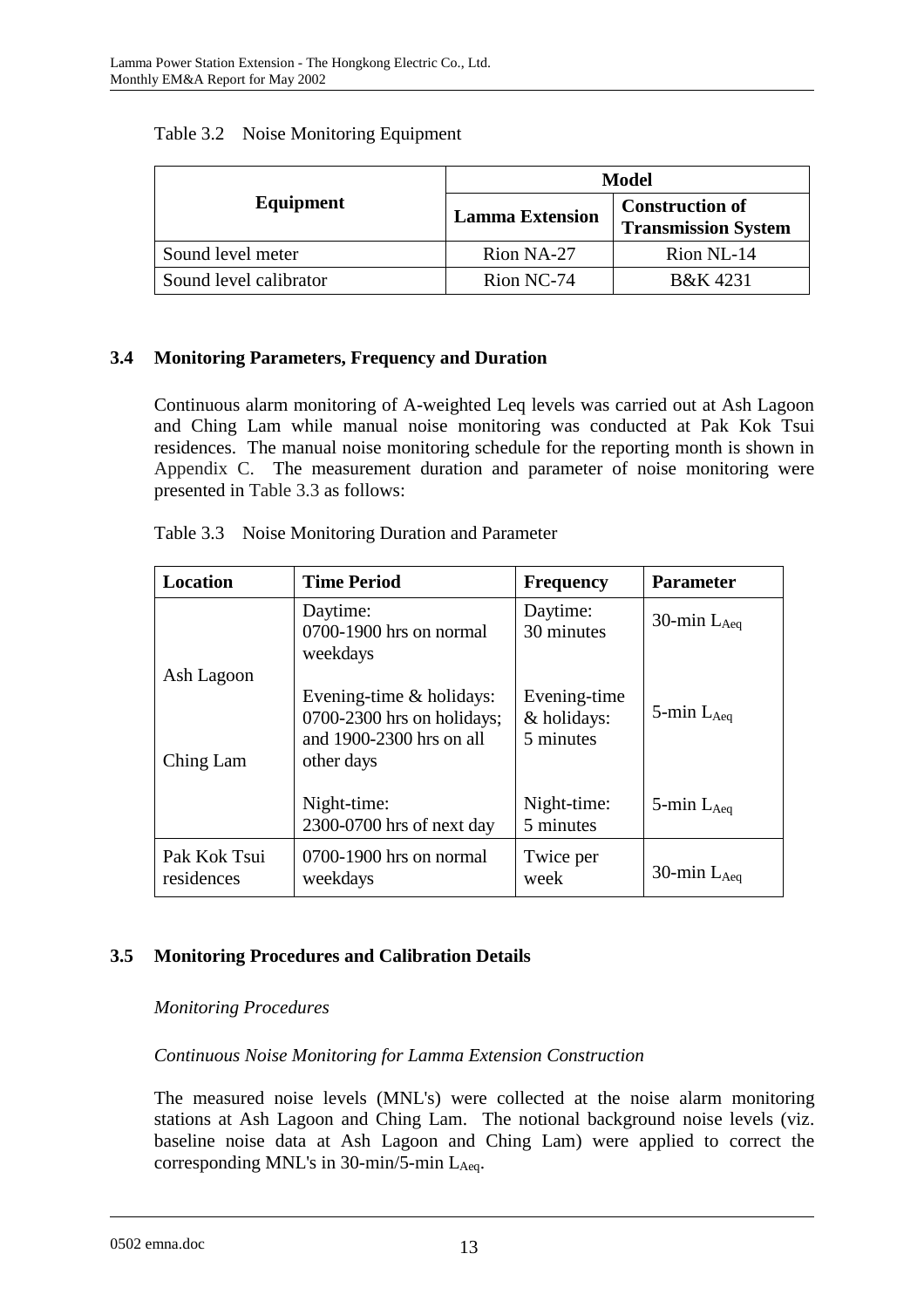A wind speed sensor was installed at Station Building Rooftop. The wind speed signal was used to determine whether the data from Ash Lagoon and Ching Lam noise alarm monitoring stations were affected. The instantaneous data was discarded in case the instantaneous wind speed exceeded 10 m/s. The 30-min/5-min  $L_{A_{eq}}$  was considered valid only if the amount of valid data was equal to or above 70%.

When calibrating the noise measuring equipment, all observations around the monitoring stations, which might have affected the monitoring results, were recorded.

### *Manual Noise Monitoring for Transmission System Construction*

Manual noise monitoring was carried out at the Pak Kok Tsui residences in accordance with standard acoustical principles and practices for checking the impact of noise related to construction of the Transmission System.

Hand-held anemometer was used to measure the wind speed while taking noise measurements. If the wind speed is excessive, noise data will be discarded and remeasured.

#### *Equipment Calibration*

The sound level meters and calibrators have been verified by the manufacturer or accredited laboratory. Equipment for continuous noise monitoring was calibrated at site on a monthly basis.

The sound level meters used for manual noise measurement were calibrated with a sound level calibrator immediately before and after noise measurement in accordance with the relevant Technical Memoranda under the Noise Control Ordinance. Calibration details are shown in Appendix G.

#### **3.6 Results and Observations**

Continuous noise monitoring was conducted at the two monitoring stations at Ash Lagoon and Ching Lam while manual noise monitoring was carried out at the Pak Kok Tsui residences. All monitoring results and their graphical presentations are provided in Appendix E.

No exceedance of noise Action/Limit Level was recorded in the month.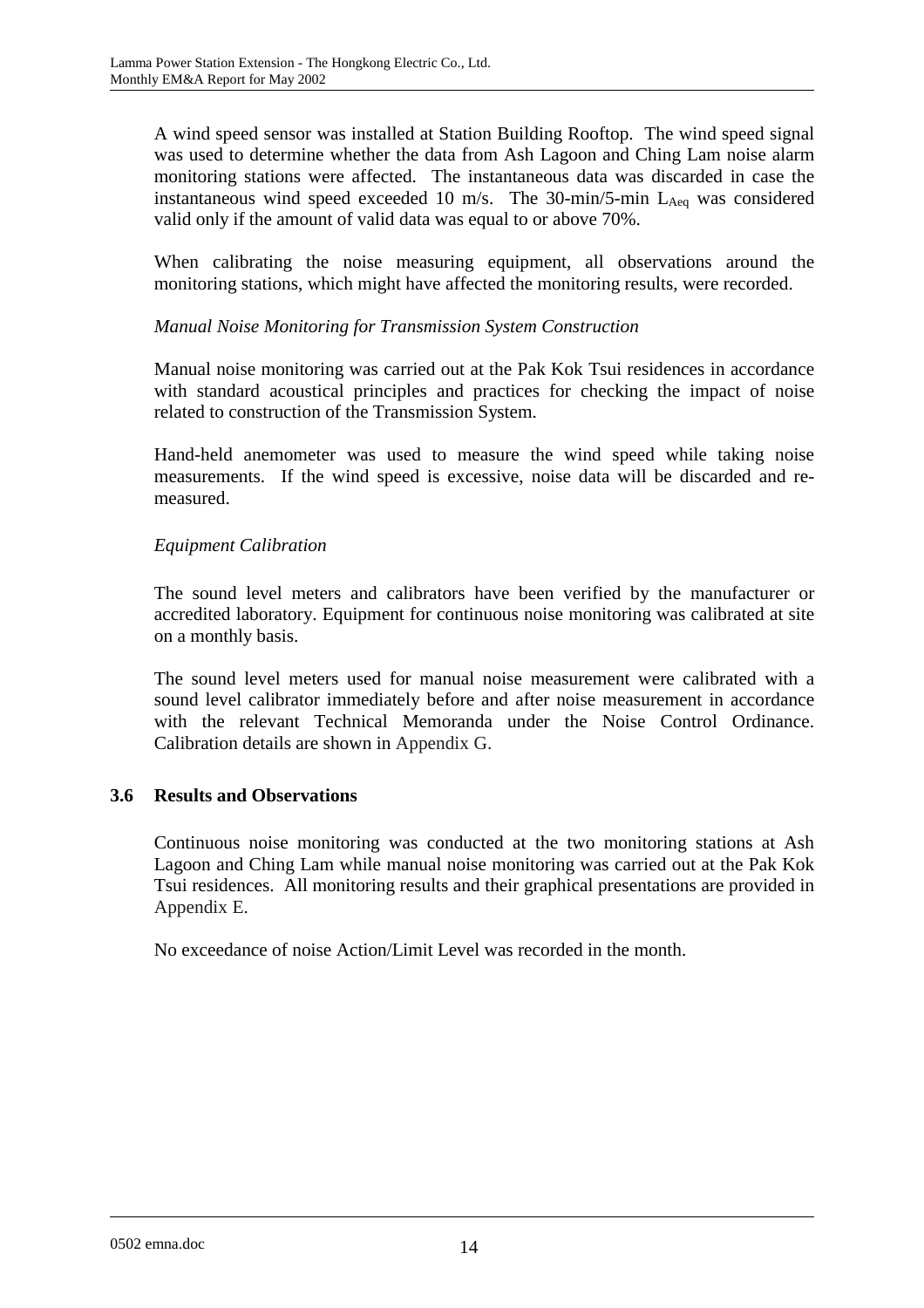

Figure 3.1 Location of Noise Monitoring Stations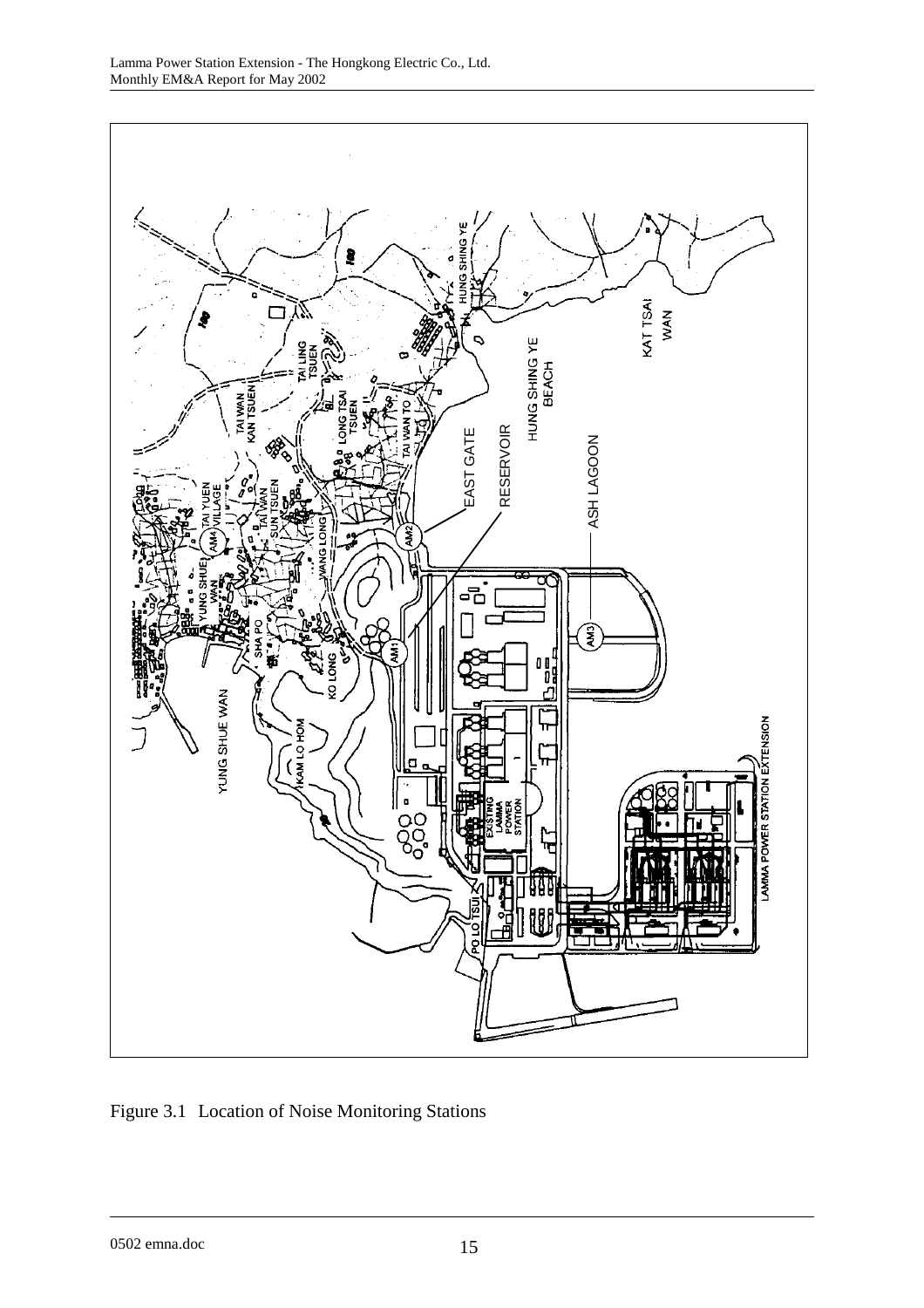

Figure 3.2 Locations of Manual Noise Monitoring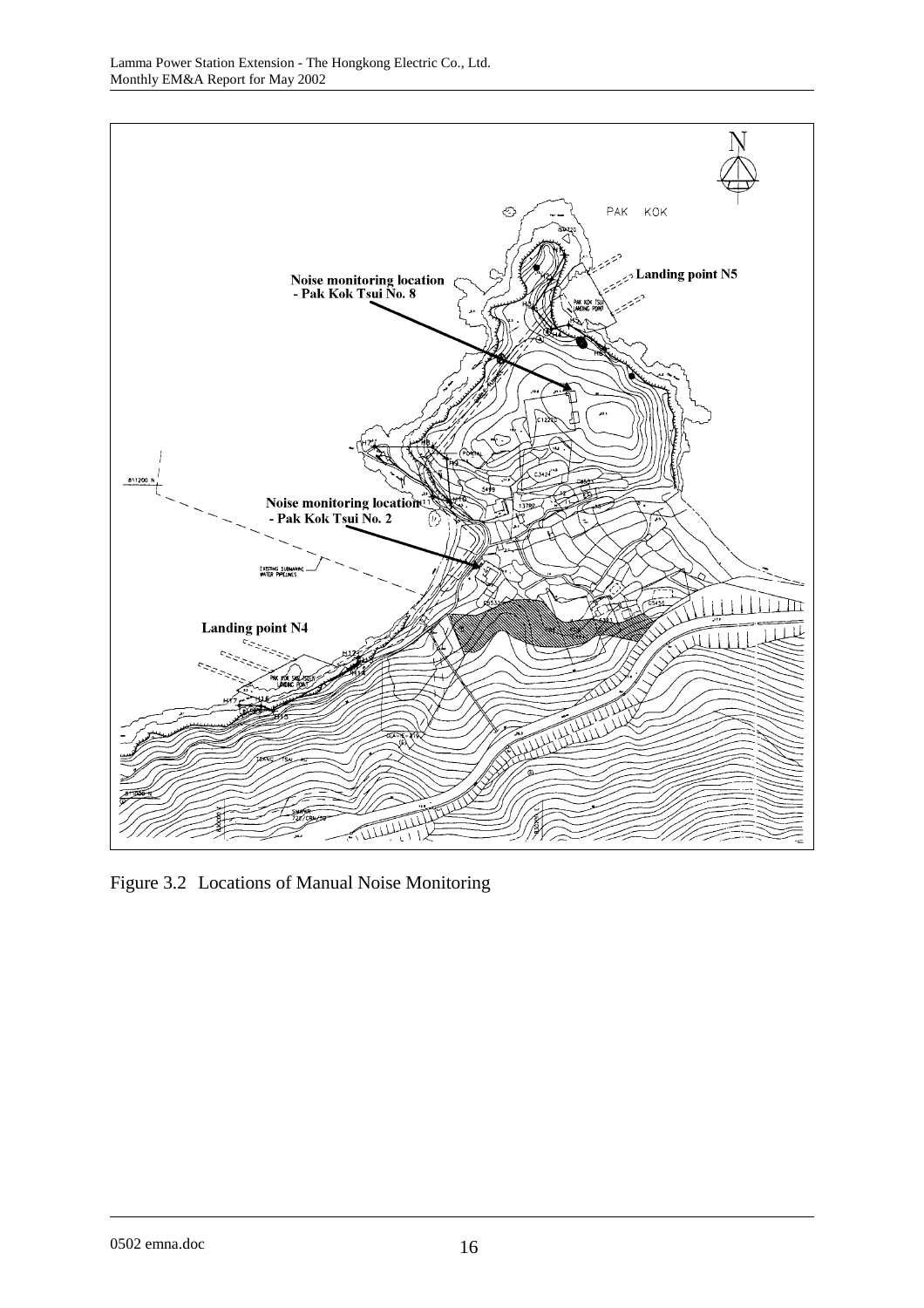# **4. WATER QUALITY MONITORING**

## **4.1 Monitoring Requirements**

Marine water quality monitoring at the monitoring locations adjacent to the construction site was carried out by a monitoring consultant, HKPC. The purpose was to ensure that deterioration of water quality, if any, would be detected and that timely action could be taken to rectify the situation. The impact monitoring data were checked against the AL levels set out in the Baseline Monitoring Report (Construction Phase). As there were no activities for the laying of the gas pipeline in the reporting month, no water quality impact monitoring at the relevant stations was carried out.

### **4.2 Monitoring Locations**

A total of 12 water quality monitoring locations were selected. 7 Sensitive Receiver (SR) stations were chosen on the basis of their proximity to the construction site, 5 Marine Control stations (C) as recommended in the EIA were selected to facilitate comparison of the water quality of the SR stations with ambient water quality conditions. Table 4.1 describes the locations of these monitoring stations. Their locations are shown in Figure 4.1.

| <b>Type</b>                | <b>Monitoring</b><br><b>Location</b> | <b>HK Metric</b><br>Grid E | <b>HK Metric</b><br><b>Grid N</b> |
|----------------------------|--------------------------------------|----------------------------|-----------------------------------|
| Sensitive                  | SR <sub>1</sub>                      | 830 224                    | 811528                            |
| Receiver                   | SR <sub>2</sub>                      | 829 004                    | 810 903                           |
| <b>Stations</b>            | SR <sub>3</sub>                      | 829 194<br>$(829166)^T$    | 808 600<br>$(808592)^{1}$         |
|                            | SR4                                  | 830 119                    | 808 650                           |
|                            | SR <sub>5</sub>                      | 830 386                    | 807 189                           |
|                            | SR6                                  | 829 977                    | 805 758                           |
|                            | SR7                                  | 829 566                    | 804 545                           |
| Marine                     | C <sub>1</sub>                       | 830 542                    | 813 492                           |
| Control<br><b>Stations</b> | C <sub>2</sub>                       | 828 608                    | 813 492                           |
|                            | C <sub>3</sub>                       | 826 776                    | 809 978                           |
|                            | C <sub>4</sub>                       | 826 776                    | 806 464                           |
|                            | C <sub>5</sub>                       | 830 440                    | 802 186                           |

Table 4.1 Water Quality Monitoring Locations

*1. Due to the construction programme, the monitoring location SR3 was slightly shifted since the monitoring on 16th April 2001. EPD has verbally been informed of the shift of the monitoring location.*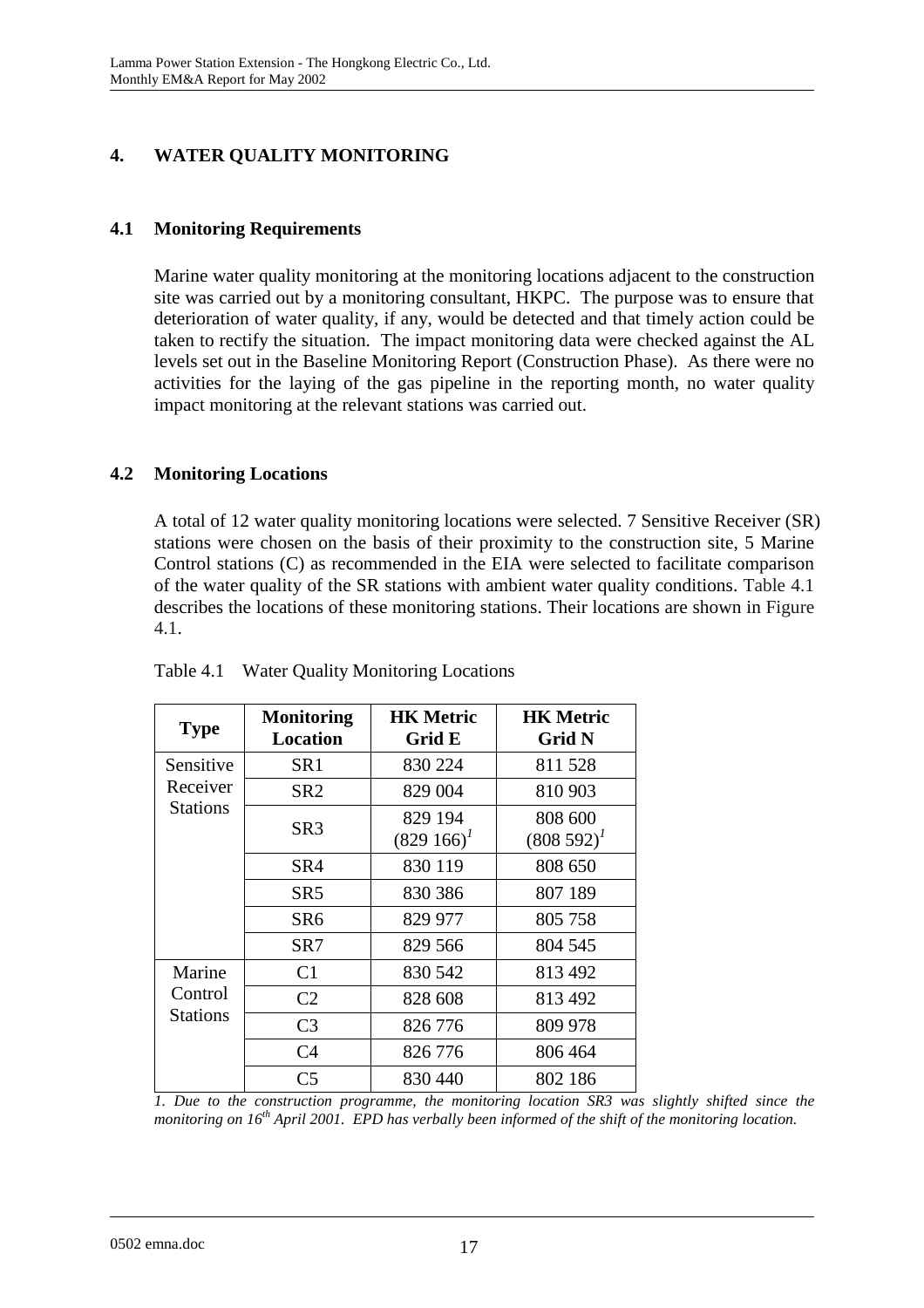# **4.3 Monitoring Equipment**

Table 4.2 summarizes the equipment used in the water-quality monitoring programme.

|  |  | Table 4.2 Water Quality Monitoring Equipment |  |
|--|--|----------------------------------------------|--|
|--|--|----------------------------------------------|--|

| Equipment                                | <b>Detection Limit</b>                                                                                                                                                                                                                                                          |  |
|------------------------------------------|---------------------------------------------------------------------------------------------------------------------------------------------------------------------------------------------------------------------------------------------------------------------------------|--|
| YSI 6820 Water<br><b>Quality Monitor</b> | Temperature: -5 to 50 $^0C$ ; +/- 0.15 $^0C$<br>Salinity: 0 to 70 ppt; $\pm$ /- 0.2 ppt<br>Dissolved Oxygen: 0 to $200\%$ ; +/- 0.5%<br>0 to 20 mg/L; $+/- 0.2$ mg/L<br>Turbidity: 0 to 100 and 100 to 1000 NTU;<br>$+/-$ 5% of the range<br>pH: 0 to 14 units; $+/- 0.2$ units |  |
| Trimble NT200 GPS                        | Accuracy better than 3m                                                                                                                                                                                                                                                         |  |
| Leica GS5                                | Accuracy better than 3m                                                                                                                                                                                                                                                         |  |

### **4.4 Monitoring Parameters, Frequency and Duration**

Table 4.3 summarizes the monitoring parameters, frequencies and total duration of water quality monitoring. The monitoring schedule for reporting month is shown in Appendix C.

|  |  | Table 4.3 Water Quality Monitoring Parameters and Frequency |  |
|--|--|-------------------------------------------------------------|--|
|--|--|-------------------------------------------------------------|--|

| <b>Monitoring</b><br><b>Stations</b>                                                                                                                               | <b>Parameters</b>                                                                                                                           | <b>Frequency</b>        | No. of<br><b>Depths</b>                  | No. of<br><b>Samples</b>                                    |
|--------------------------------------------------------------------------------------------------------------------------------------------------------------------|---------------------------------------------------------------------------------------------------------------------------------------------|-------------------------|------------------------------------------|-------------------------------------------------------------|
| <b>Sensitive Receiver</b><br><b>Stations</b><br>SR1, SR2, SR4,<br>SR5, SR6 & SR7<br><b>Marine Control</b><br><b>Stations</b><br>C1, C2, C3, C4 &<br>C <sub>5</sub> | Depth, m<br>Temperature, <sup>o</sup> C<br>Salinity, ppt<br>DO, mg/L<br>DO Saturation,<br>$\frac{0}{0}$<br>Turbidity, NTU<br>SS, mg/L<br>pH | Three times<br>per week | 3<br>Surface,<br>Mid-Depth<br>and Bottom | $\mathcal{D}_{\mathcal{A}}$<br>Mid-ebb<br>and Mid-<br>flood |

For laboratory analysis of marine water samples collected at SR3, only SS parameter was measured.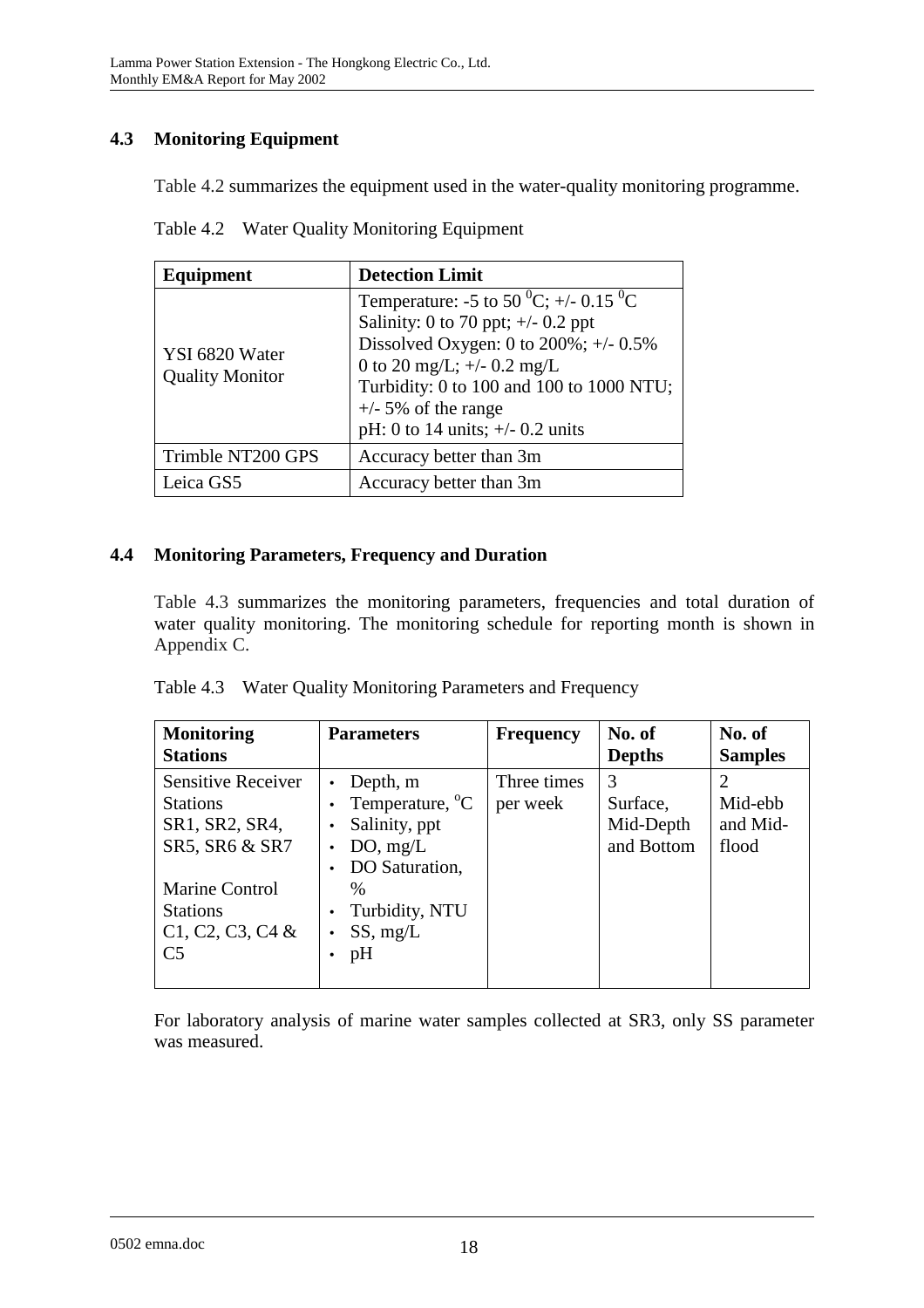# **4.5 Monitoring Procedures and Calibration Details**

#### *Monitoring Procedures*

- The monitoring stations were accessed using survey boat to within 3m, guided by Differential Global Positioning System (DGPS).
- The depth of the monitoring location was measured using depth meter in order to determine the sampling depths. Afterwards, the water sampler was lowered into the water to the required depths of sampling. Upon reaching the pre-determined depth, a messenger to activate the sampler was then released to travel down the wire. The water sample was sealed within the sampler before retrieving.
- All in-situ measurements at each monitoring stations were taken at 3 water depths, where appropriate, namely 1m below water surface, mid-depth, and 1 meter from seabed, except where the water depth was less than 6m, the mid-depth measurement was omitted. If the water depth was less than 3m, only the middepth position was monitored.
- At each measurement/sampling depth, two consecutive measurements were taken. The probes were retrieved out of the water after the first measurement and then redeployed for the second measurement. Where the difference in the value between the first and the second readings of each set was more than 25% of the value of the first reading, the reading was discarded and further samplings were taken.
- The duplicate water samples for physical and chemical analysis were stored into a pre-labelled high-density polyethylene (HDPE) bottle pre-rinsed with the same water samples. The sample bottles were than packed in a cool-box (cooled to  $4^{\circ}C$ without being frozen) and delivered to a HOKLAS Laboratory for analysis upon the completion of each round of sampling.
- In addition, field information such as the general meteorological conditions and any observations regarding any significant activities in the vicinity of each monitoring location were also recorded. Major water pollution sources, if any, were identified and recorded.

### *Equipment Calibration*

The equipment deployed for in-situ measurement of marine water quality was calibrated before use. The methodologies for the calibration follow the instruction manuals provided by the corresponding manufacturers. The calibration records are shown in Appendix G.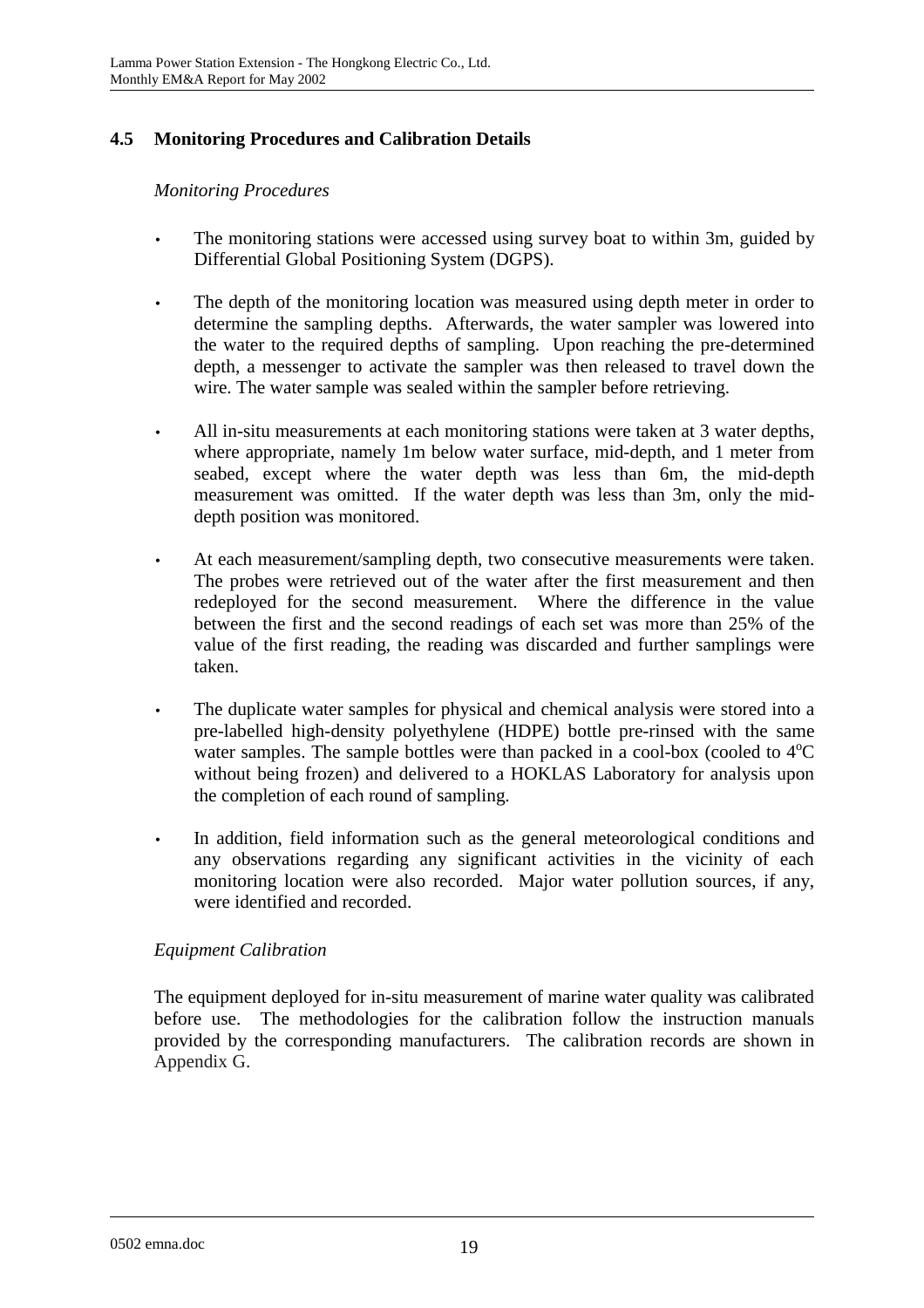# *Laboratory Analysis & QA/QC*

The collected marine water samples were analyzed for Suspended Solids with methodologies summarized in Table 4.4.

Table 4.4 Laboratory Analysis Methodologies of Marine Water Samples

| Parameter        | <b>Method</b>     | <b>Limit of Reporting (mg/L)</b> |
|------------------|-------------------|----------------------------------|
| Suspended Solids | APHA 17 ed 2540 D |                                  |

In order to ensure that the laboratory analysis works were carried out properly, stringent QA/QC procedures (which includes the sample preparation as well as the subsequent instrumentation analysis) were followed. According to the requirements stipulated in the EM&A Manual, QA/QC requirements for laboratory testing include:

- 1) "Blind" duplicate samples analysis of 10% collected marine water samples; and
- 2) in-house QA/QC procedures of the testing laboratory (this includes the use of blank, batch duplicates and quality control samples).

## *Blind Duplicate:*

In order to cross check the precision of the measurement results obtained from the laboratory analysis, "blind" duplicate samples of 10% of the collected marine water samples were analysed alongside the normal samples. The sample codes for the "blind" duplicates were determined by the sampling team and are not identifiable by the laboratory. The results of the "blind" duplicate samples are summarized in Appendix G.

In accordance with the QA/QC procedures of Environmental Management Laboratory of HKPC, QA/QC procedures were conducted for at least 5% of samples. A total of 936 sets of samples (for Suspended Solids analysis) were received during the marine monitoring period including both ebb and flood tides. Therefore at least 5% laboratory blanks, batch duplicates, quality control samples and recovery tests for each parameter were conducted. The acceptance criteria are outlined in each type of Quality Control data.

### *Blank:*

A laboratory blank is an analyte free matrix to which all reagents are added in the same volumes or proportions as used in the standard sample preparation to monitor contamination introduced in laboratory. The acceptance criterion for laboratory blank in Environmental Management Division (EMD) Laboratory of HKPC stipulated in EMD Quality Manual is less than the detection limit. All the laboratory blank values and acceptance criterion of suspended solids are summarized in Appendix G.

### *Batch Duplicate:*

Batch duplicate is an intra-laboratory split sample randomly selected from the sample batch to monitor the method precision in a given matrix. The acceptance limit of duplicate values of suspended solids and their duplicate results are summarized in Appendix G.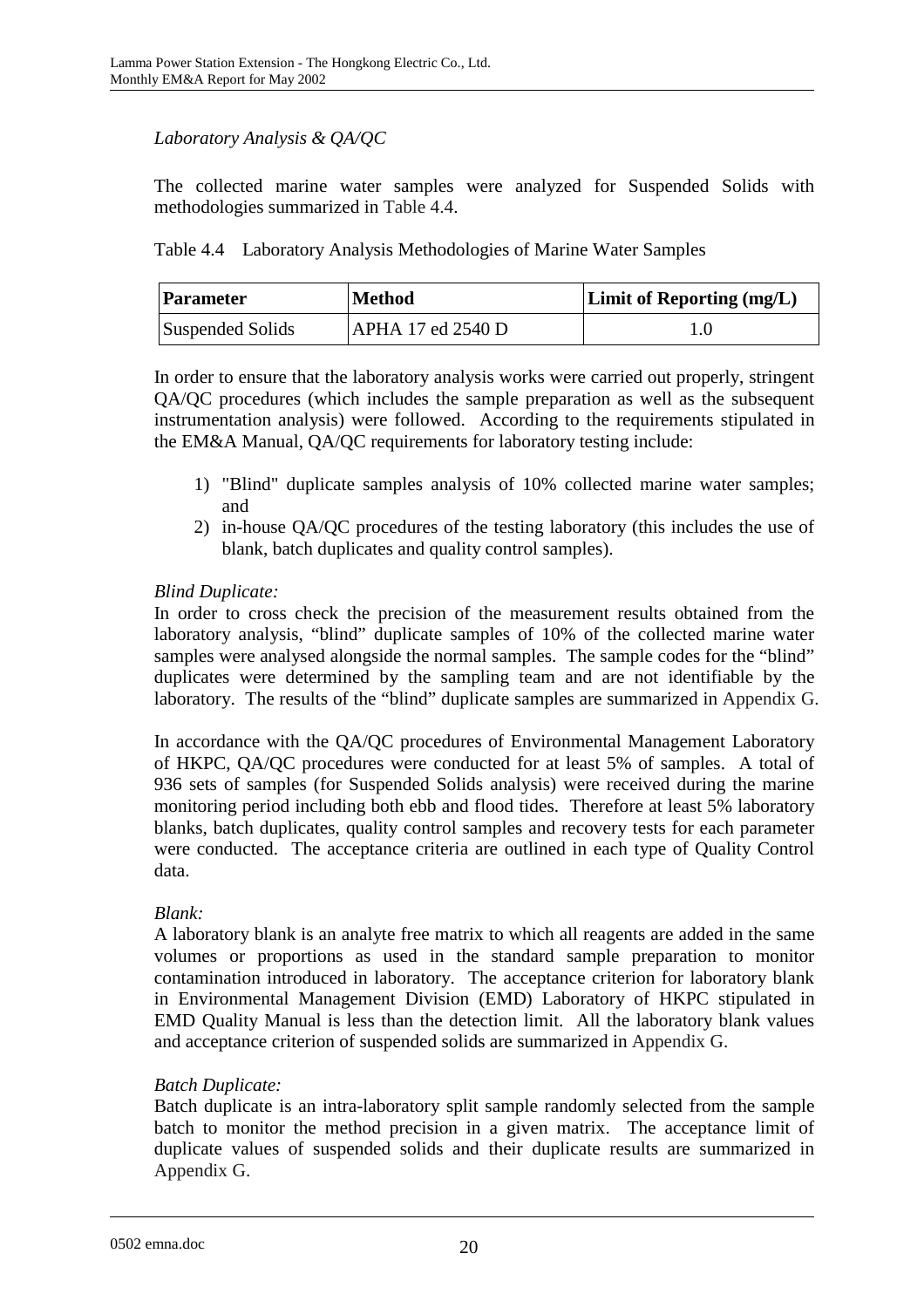### *Quality Control Sample:*

The quality control sample is the analysis of a material with a known concentration of contaminants to determine the accuracy of results in a given matrix. The quality control samples results for suspended solids are shown in Appendix G.

The QA/QC results in Appendix G indicated that the laboratory analysis works of the collected marine water samples were properly carried out and the measurement results obtained were valid in accordance with the Hong Kong Laboratory Accreditation Scheme (HOKLAS) requirements. On the other hand, the "blind" duplicate measurement results indicated that the precision of the measurements for Suspended Solids are in compliance with the HOKLAS requirements.

#### **4.6 Results and Observations**

Marine water monitoring was conducted as scheduled in the reporting month. All monitoring data and graphical presentation of the monitoring results are provided in Appendix F. Key findings and observations are provided in the following table:

| Monitoring           | No. of Exceedances       |                  | <b>Investigation Findings</b>                                                                                                                                                                                                                                                                                                                                                                                                                             |  |
|----------------------|--------------------------|------------------|-----------------------------------------------------------------------------------------------------------------------------------------------------------------------------------------------------------------------------------------------------------------------------------------------------------------------------------------------------------------------------------------------------------------------------------------------------------|--|
| Dates                | <b>Action Level</b>      | Limit Level      | (if any)                                                                                                                                                                                                                                                                                                                                                                                                                                                  |  |
| $2nd$ May            | $\boldsymbol{0}$         | $\theta$         | N. A.                                                                                                                                                                                                                                                                                                                                                                                                                                                     |  |
| 4 <sup>th</sup> May  | $\boldsymbol{0}$         | $\theta$         | N. A.                                                                                                                                                                                                                                                                                                                                                                                                                                                     |  |
| $6th$ May            | $\boldsymbol{0}$         | $\theta$         | N. A.                                                                                                                                                                                                                                                                                                                                                                                                                                                     |  |
| $8th$ May            | $\boldsymbol{0}$         | $\theta$         | N. A.                                                                                                                                                                                                                                                                                                                                                                                                                                                     |  |
| $10^{\rm th}$ May    | $\boldsymbol{0}$         | $\boldsymbol{0}$ | N. A.                                                                                                                                                                                                                                                                                                                                                                                                                                                     |  |
| $13^{\rm th}$ May    | $\boldsymbol{0}$         | $\boldsymbol{0}$ | N. A.                                                                                                                                                                                                                                                                                                                                                                                                                                                     |  |
| $15^{th}$ May        | SR1 during<br>flood tide | $\Omega$         | Judged to be not related to site activities. Based on<br>the observation made by the sampling team, there<br>was no noticeable sediment plume migrating from<br>the direction of the site to the sampling location.<br>Besides, the measurement result at SR2 (which is<br>much closer to the site as compared with SR1) was<br>below the corresponding Action Level of SR1.<br>Therefore, the said exceedance might be due to<br>background fluctuation. |  |
| $17th$ May           | $\mathbf{0}$             | $\boldsymbol{0}$ | N. A.                                                                                                                                                                                                                                                                                                                                                                                                                                                     |  |
| $21st$ May           | $\mathbf{0}$             | $\theta$         | N. A.                                                                                                                                                                                                                                                                                                                                                                                                                                                     |  |
| $23^{\text{rd}}$ May | $\boldsymbol{0}$         | $\boldsymbol{0}$ | N. A.                                                                                                                                                                                                                                                                                                                                                                                                                                                     |  |
| $25th$ May           | $\boldsymbol{0}$         | $\boldsymbol{0}$ | N. A.                                                                                                                                                                                                                                                                                                                                                                                                                                                     |  |
| $27^{\text{th}}$ May | $\boldsymbol{0}$         | $\boldsymbol{0}$ | N. A.                                                                                                                                                                                                                                                                                                                                                                                                                                                     |  |

Summary of Exceedances in Turbidity (Depth Average) in May 2002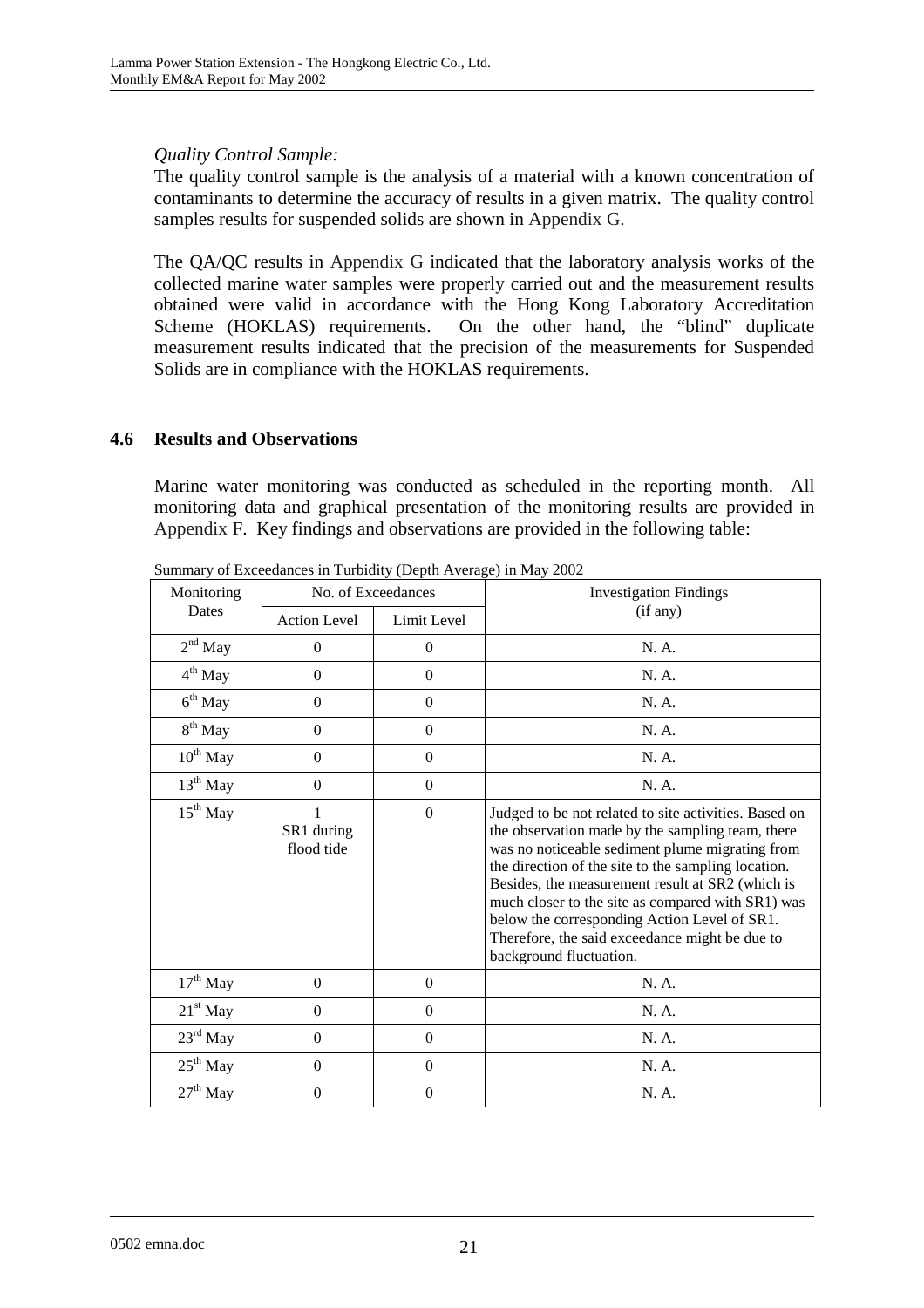| $29th$ May | SR4 during<br>flood tide | Judged to be not related to site activities. Based on<br>the observation made by the sampling team, there<br>was no noticeable sediment plume migrating from<br>the direction of the site to the sampling location.<br>Besides, the measurement result at SR3 (which is<br>much closer to the site as compared with SR4) was<br>below the corresponding Action Level of SR4.<br>Therefore, the said exceedance might be due to<br>background fluctuation. |
|------------|--------------------------|-----------------------------------------------------------------------------------------------------------------------------------------------------------------------------------------------------------------------------------------------------------------------------------------------------------------------------------------------------------------------------------------------------------------------------------------------------------|
|            |                          | N.A                                                                                                                                                                                                                                                                                                                                                                                                                                                       |

#### Summary of Exceedances in Suspended Solids (Depth Average) in May 2002

| Monitoring           | Number of Exceedances         |                                                       | <b>Investigation Findings</b>                                                                                                                                                                                                                                                                                                                                                                                                                                                                                                                                                                                                                                                                                                                                                                                                            |  |
|----------------------|-------------------------------|-------------------------------------------------------|------------------------------------------------------------------------------------------------------------------------------------------------------------------------------------------------------------------------------------------------------------------------------------------------------------------------------------------------------------------------------------------------------------------------------------------------------------------------------------------------------------------------------------------------------------------------------------------------------------------------------------------------------------------------------------------------------------------------------------------------------------------------------------------------------------------------------------------|--|
| Dates                | <b>Action Level</b>           | Limit Level                                           | (if any)                                                                                                                                                                                                                                                                                                                                                                                                                                                                                                                                                                                                                                                                                                                                                                                                                                 |  |
| $2nd$ May            | $\mathbf{0}$                  | $\boldsymbol{0}$                                      | N. A.                                                                                                                                                                                                                                                                                                                                                                                                                                                                                                                                                                                                                                                                                                                                                                                                                                    |  |
| $4^{\text{th}}$ May  | $\overline{0}$                | $\overline{0}$                                        | N. A.                                                                                                                                                                                                                                                                                                                                                                                                                                                                                                                                                                                                                                                                                                                                                                                                                                    |  |
| $6th$ May            | $\overline{0}$                | $\boldsymbol{0}$                                      | N. A.                                                                                                                                                                                                                                                                                                                                                                                                                                                                                                                                                                                                                                                                                                                                                                                                                                    |  |
| $8^{th}$ May         | $\overline{0}$                | $\overline{0}$                                        | N. A.                                                                                                                                                                                                                                                                                                                                                                                                                                                                                                                                                                                                                                                                                                                                                                                                                                    |  |
| $10^{\rm th}$ May    | $\boldsymbol{0}$              | $\boldsymbol{0}$                                      | N. A.                                                                                                                                                                                                                                                                                                                                                                                                                                                                                                                                                                                                                                                                                                                                                                                                                                    |  |
| $13^{th}$ May        | 1<br>SR4 during<br>flood tide | $\overline{2}$<br>SR1 and SR2<br>during flood<br>tide | Judged to be not related to site activities. Based on<br>the observation made by the sampling team, there<br>was no noticeable sediment plume migrating from<br>the direction of the site to the sampling location.<br>For the exceedances at SR1 and SR2, the sampling<br>work was carried out in the afternoon session when<br>it was raining intermittently but heavily. Hence the<br>elevated measurement results at SR1 and SR2 might<br>probably be due to the runoff from the shore and<br>were not related to the site activities.<br>For the exceedance at SR4, SR4 is located at the<br>upstream to the site during the course of sampling<br>while the marine water flows from South to North.<br>Therefore, the elevated result might be due to the<br>occasional background fluctuation rather than the<br>site activities. |  |
| $15^{\text{th}}$ May | $\boldsymbol{0}$              | $\boldsymbol{0}$                                      | N. A.                                                                                                                                                                                                                                                                                                                                                                                                                                                                                                                                                                                                                                                                                                                                                                                                                                    |  |
| $17th$ May           | $\overline{0}$                | $\overline{0}$                                        | N. A.                                                                                                                                                                                                                                                                                                                                                                                                                                                                                                                                                                                                                                                                                                                                                                                                                                    |  |
| $21st$ May           | $\overline{0}$                | $\mathbf{0}$                                          | N. A.                                                                                                                                                                                                                                                                                                                                                                                                                                                                                                                                                                                                                                                                                                                                                                                                                                    |  |
| 23rd May             | $\boldsymbol{0}$              | $\mathbf{0}$                                          | N. A.                                                                                                                                                                                                                                                                                                                                                                                                                                                                                                                                                                                                                                                                                                                                                                                                                                    |  |
| $25th$ May           | $\boldsymbol{0}$              | $\overline{2}$<br>SR1 and SR2<br>during flood<br>tide | Judged to be not related to site activities. Based on<br>the observation made by the sampling team, there<br>was no noticeable sediment plume migrating from<br>the direction of the site to the sampling location.<br>Besides, the measurement result at SR3 (which is<br>much closer to the site as compared with SR1 and<br>SR2) was much lower than the corresponding<br>Action Levels of SR1 and SR2. Therefore, the said<br>exceedance might be due to background fluctuation.                                                                                                                                                                                                                                                                                                                                                     |  |
| $27th$ May           | $\mathbf{0}$                  | $\mathbf{0}$                                          | N. A.                                                                                                                                                                                                                                                                                                                                                                                                                                                                                                                                                                                                                                                                                                                                                                                                                                    |  |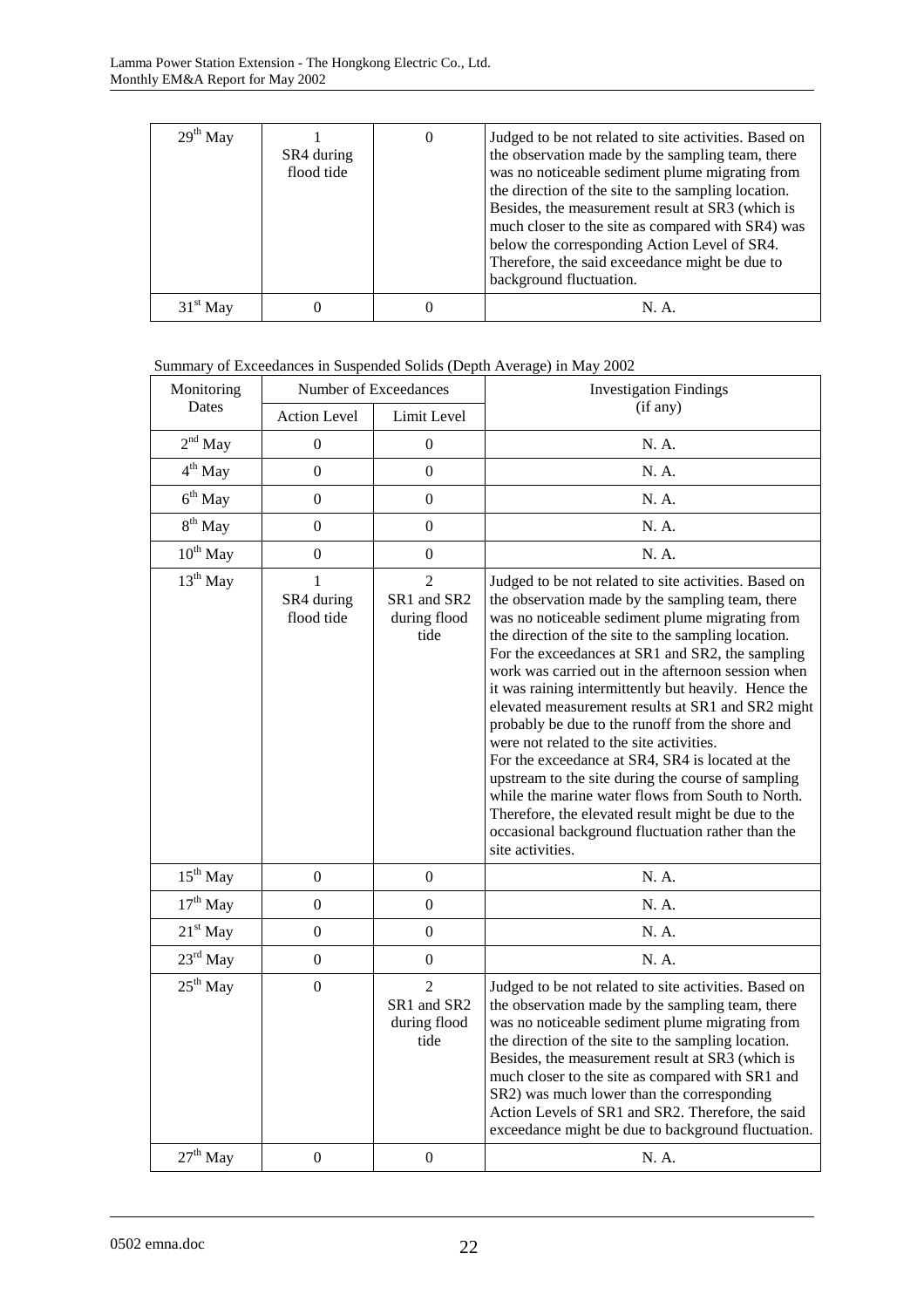| Monitoring | Number of Exceedances              |          | <b>Investigation Findings</b> |
|------------|------------------------------------|----------|-------------------------------|
| Dates      | Limit Level<br><b>Action Level</b> | (if any) |                               |
| $29th$ May |                                    |          | N. A.                         |
| $31st$ May |                                    |          | N. A.                         |

There were three (3) cases of Action Level exceedance and four (4) cases of Limit Level exceedance for water quality in the reporting month. All 7 cases of action/limit level exceedance were contributed by Turbidity and SS. For these exceedances, comprehensive investigations have been carried out. It was found that no noticeable sediment plume migration from the direction of the site to the sampling location was observed. Hence, the exceedances were considered not related to site activities and have been explained to the satisfaction of EPD. No further action was required. Nevertheless, EPD, IEC and the construction contractor have been informed of the exceedances accordingly as per the requirements of the EM&A Manual.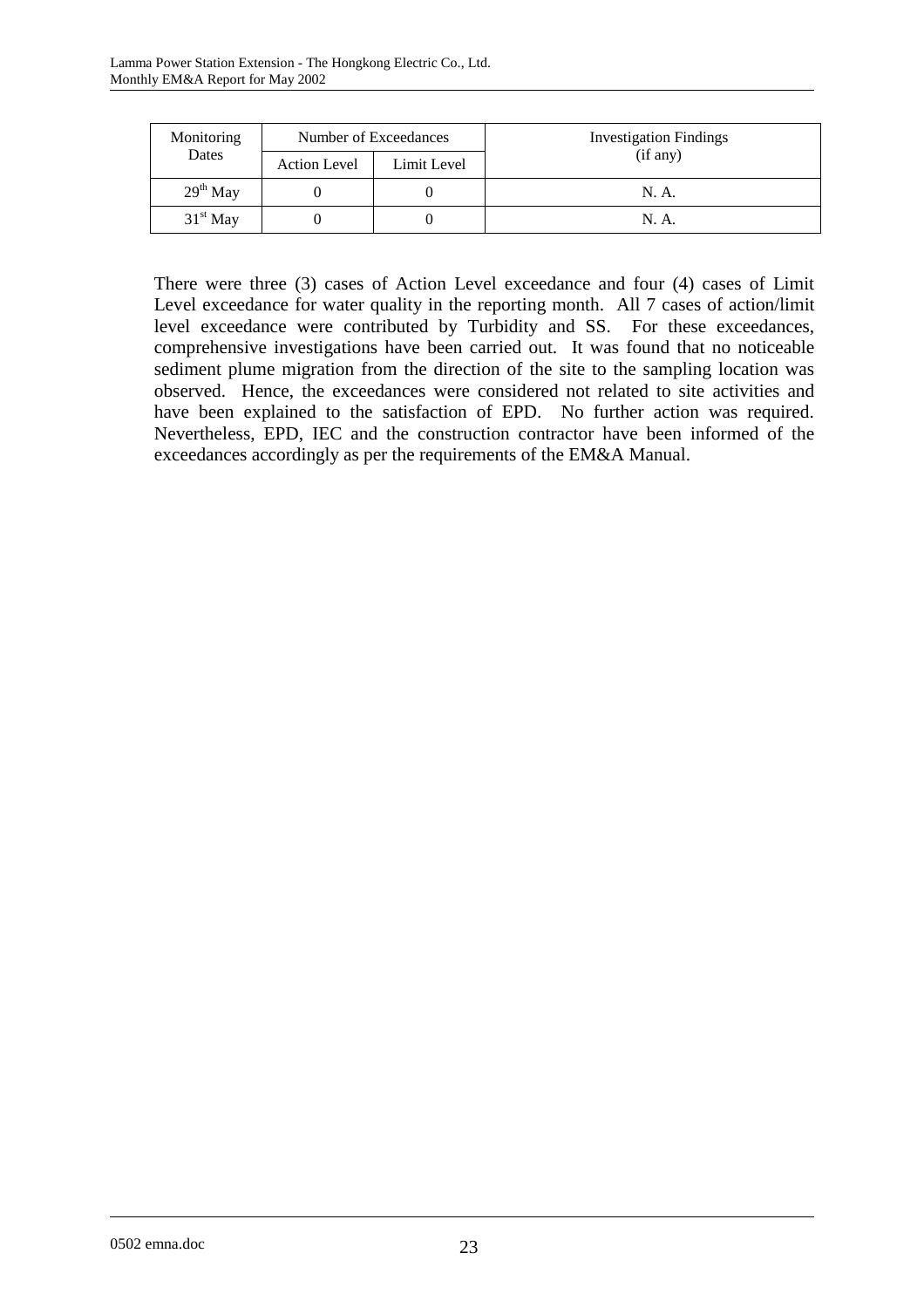

Figure 4.1 Location of Water Quality Monitoring Stations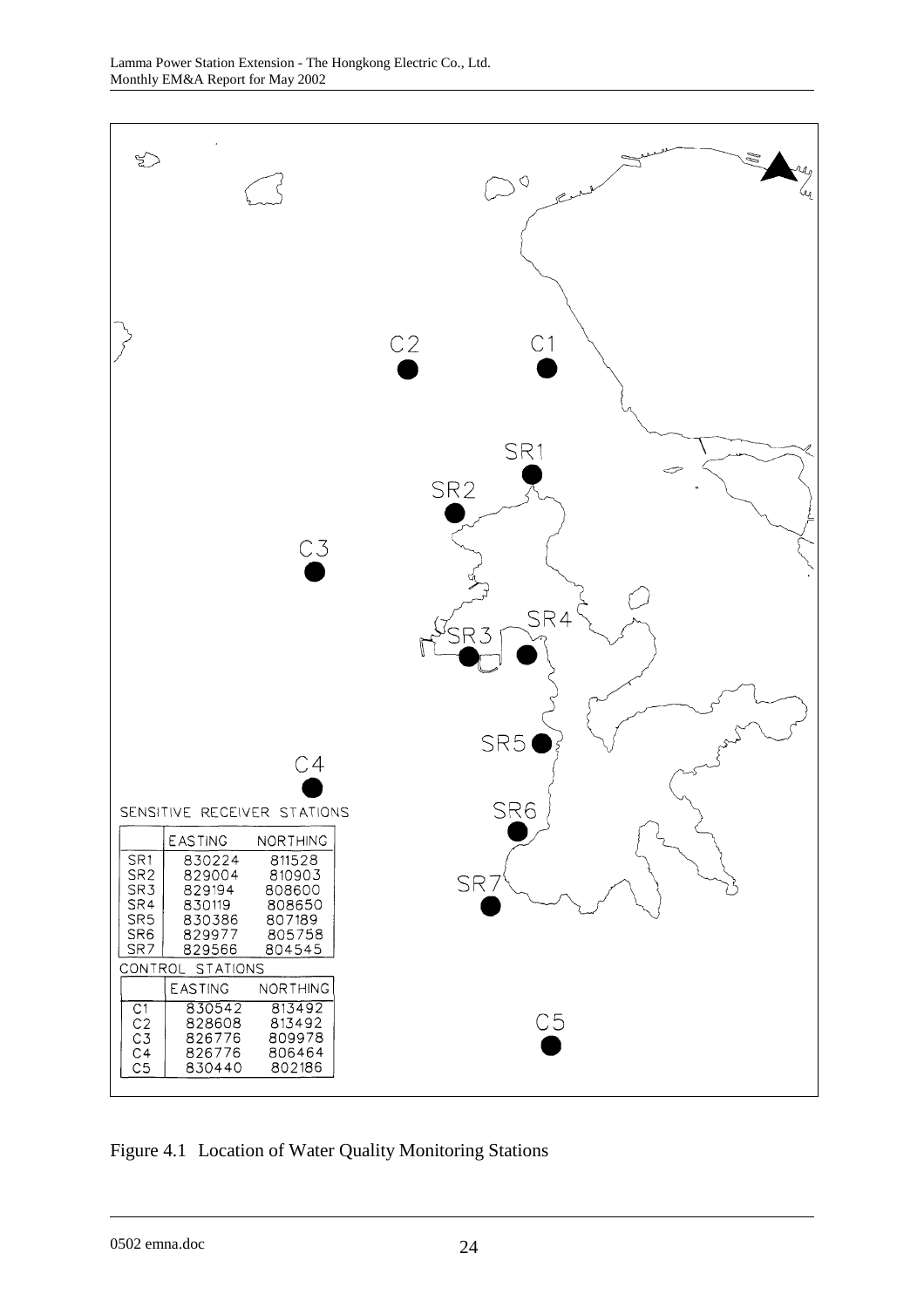# **5. ENVIRONMENTAL AUDIT**

### **5.1 Review of Environmental Monitoring Procedures**

The environmental monitoring procedures were regularly reviewed by the Environmental Team. No modification to the existing monitoring procedures was recommended.

#### **5.2 Assessment of Environmental Monitoring Results**

*Monitoring results for Air Quality, Noise and Water Quality* 

The environmental monitoring results for Air Quality, Noise and Water Quality in the reporting month presented in sections 2,3 and 4 respectively are summarized in Table 5.1.

| <b>Item</b>    | <b>Parameter</b><br><b>Monitored</b>                                                            | <b>Monitoring</b><br><b>Period</b> | No. of<br><b>Exceedances In</b> |                       | <b>Event/Action Plan</b><br><b>Implementation Status</b>                                                                                                                                                                                         |
|----------------|-------------------------------------------------------------------------------------------------|------------------------------------|---------------------------------|-----------------------|--------------------------------------------------------------------------------------------------------------------------------------------------------------------------------------------------------------------------------------------------|
|                |                                                                                                 |                                    | <b>Action</b><br><b>Level</b>   | Limit<br><b>Level</b> | and Results                                                                                                                                                                                                                                      |
| Air            |                                                                                                 |                                    |                                 |                       |                                                                                                                                                                                                                                                  |
| 1              | <b>Ambient TSP</b><br>$(24$ -hour)                                                              | $01/05/02$ -<br>31/05/02           | $\Omega$                        | $\Omega$              |                                                                                                                                                                                                                                                  |
| $\overline{2}$ | <b>Ambient TSP</b><br>$(1-hour)$                                                                | $01/05/02 -$<br>31/05/02           | $\overline{0}$                  | $\mathbf{0}$          |                                                                                                                                                                                                                                                  |
| Noise          |                                                                                                 |                                    |                                 |                       |                                                                                                                                                                                                                                                  |
| $\mathbf{1}$   | Noise level at the<br>critical NSR's<br>predicted by the<br>noise alarm<br>monitoring<br>system | $01/05/02$ -<br>31/05/02           | $\Omega$                        | $\Omega$              |                                                                                                                                                                                                                                                  |
| $\mathfrak{D}$ | Manual noise<br>monitoring at the<br>Pak Kok Tsui<br>residences                                 | $01/05/02$ -<br>11/05/02           | $\Omega$                        | $\Omega$              | Hoarding works at Pak Kok Tsui<br>were completed on 11/5/2002.<br>Civil works would tentatively<br>commence in mid June 2002.,<br>Manual noise monitoring was<br>temporarily suspended during<br>the period from $12/5/2002$ to<br>mid June 2002 |
| Water          |                                                                                                 |                                    |                                 |                       |                                                                                                                                                                                                                                                  |
| $\mathbf{1}$   | D <sub>O</sub><br>(Surface $&$<br>Middle)                                                       | $01/05/02 -$<br>31/05/02           | $\Omega$                        | $\Omega$              |                                                                                                                                                                                                                                                  |

Table 5.1 Summary of AL Level Exceedances on Monitoring Parameters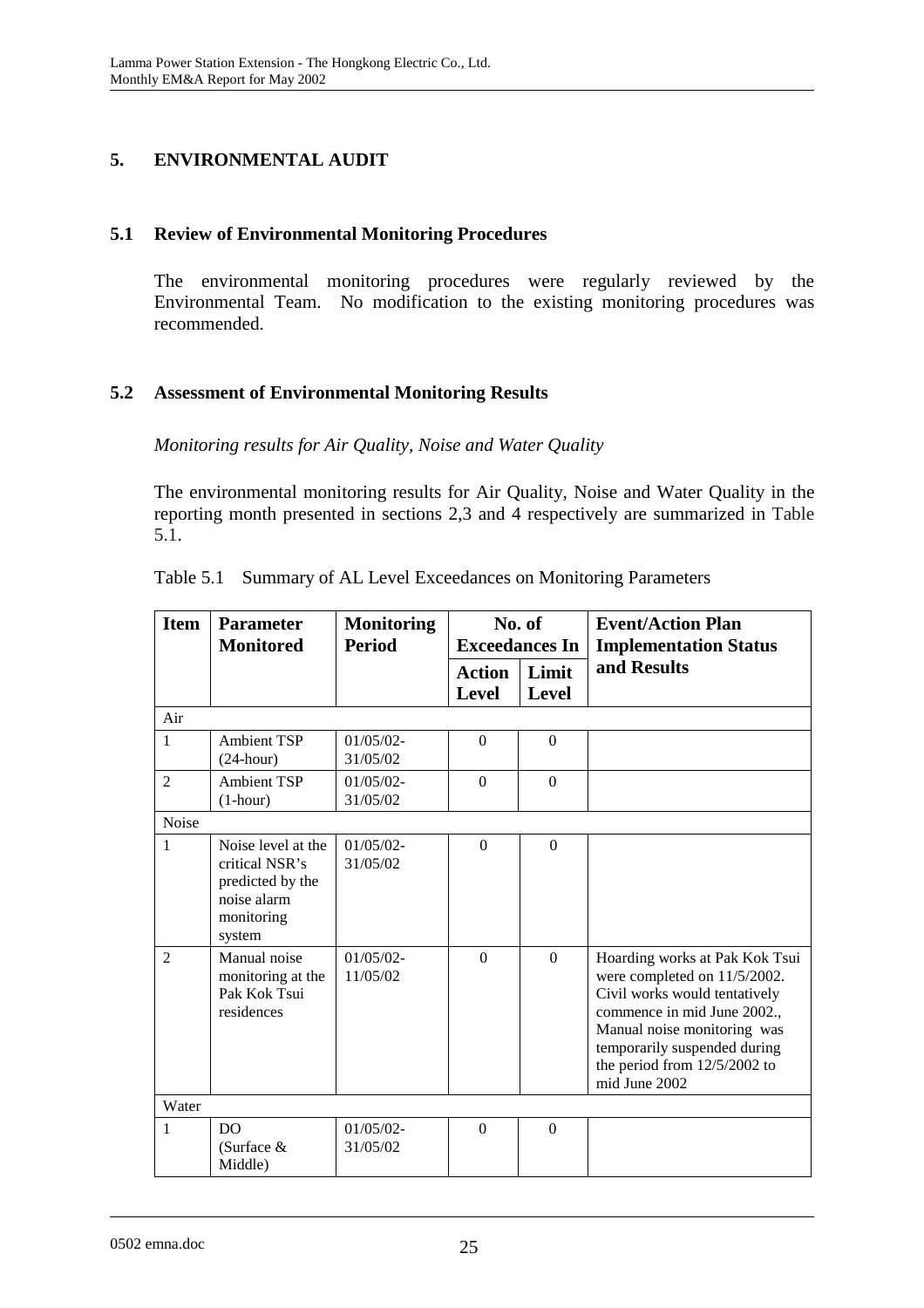| <b>Item</b>    | <b>Parameter</b><br>Monitored | <b>Monitoring</b><br><b>Period</b> | No. of<br><b>Exceedances In</b> |                | <b>Event/Action Plan</b><br><b>Implementation Status</b>                                                                                     |
|----------------|-------------------------------|------------------------------------|---------------------------------|----------------|----------------------------------------------------------------------------------------------------------------------------------------------|
|                |                               |                                    | Action<br>Level                 | Limit<br>Level | and Results                                                                                                                                  |
| $\mathfrak{D}$ | DO (Bottom)                   | $01/05/02$ -<br>31/05/02           | $\Omega$                        | $\Omega$       |                                                                                                                                              |
| 3              | <b>SS</b>                     | $01/05/02$ -<br>31/05/02           |                                 | 4              | The exceedances were<br>considered not related to the<br>construction activities. Please<br>refer to section 4 of the report<br>for details. |
| $\overline{4}$ | Turbidity                     | $01/05/02$ -<br>31/05/02           | $\mathcal{D}_{\mathcal{L}}$     | $\Omega$       | The exceedances were<br>considered not related to the<br>construction activities. Please<br>refer to section 4 of the report<br>for details. |

### *Waste Management Records*

The estimated amounts of different types of waste generated in May 2002 are shown in Table 5.2.

| Table 5.2 Estimated Amounts of Waste Generated in May 2002 |  |  |
|------------------------------------------------------------|--|--|
|                                                            |  |  |

| <b>Waste Type</b>          | <b>Examples</b>           | <b>Estimated Amount</b> |  |  |  |
|----------------------------|---------------------------|-------------------------|--|--|--|
| <b>Site Formation</b>      |                           |                         |  |  |  |
| <b>Dredged Materials</b>   | Marine Mud                |                         |  |  |  |
| <b>Construction Waste</b>  | Concrete Waste, Used      |                         |  |  |  |
|                            | formwork                  |                         |  |  |  |
| <b>Excavated Materials</b> | Rock and soil             |                         |  |  |  |
| <b>General Refuse</b>      | Domestic wastes collected | 2 m <sup>3</sup>        |  |  |  |
|                            | on site                   |                         |  |  |  |
| Unit L9 Piling Foundation  |                           |                         |  |  |  |
| <b>Construction Waste</b>  | Concrete Waste, Used      |                         |  |  |  |
|                            | formwork                  |                         |  |  |  |
| <b>Excavated Materials</b> | Rock and soil             |                         |  |  |  |
| <b>General Refuse</b>      | Domestic wastes collected | 2 ton                   |  |  |  |
|                            | on site                   |                         |  |  |  |
| <b>Recycled Paper</b>      | Domestic wastes collected | $11 \text{ kg}$         |  |  |  |
|                            | on site                   |                         |  |  |  |
| Aluminium                  | Domestic wastes collected |                         |  |  |  |
|                            | on site                   |                         |  |  |  |

# **5.3 Site Environmental Audit**

Site audits were carried out by ET on a weekly basis to monitor environmental issues at the construction sites to ensure that all mitigation measures were implemented timely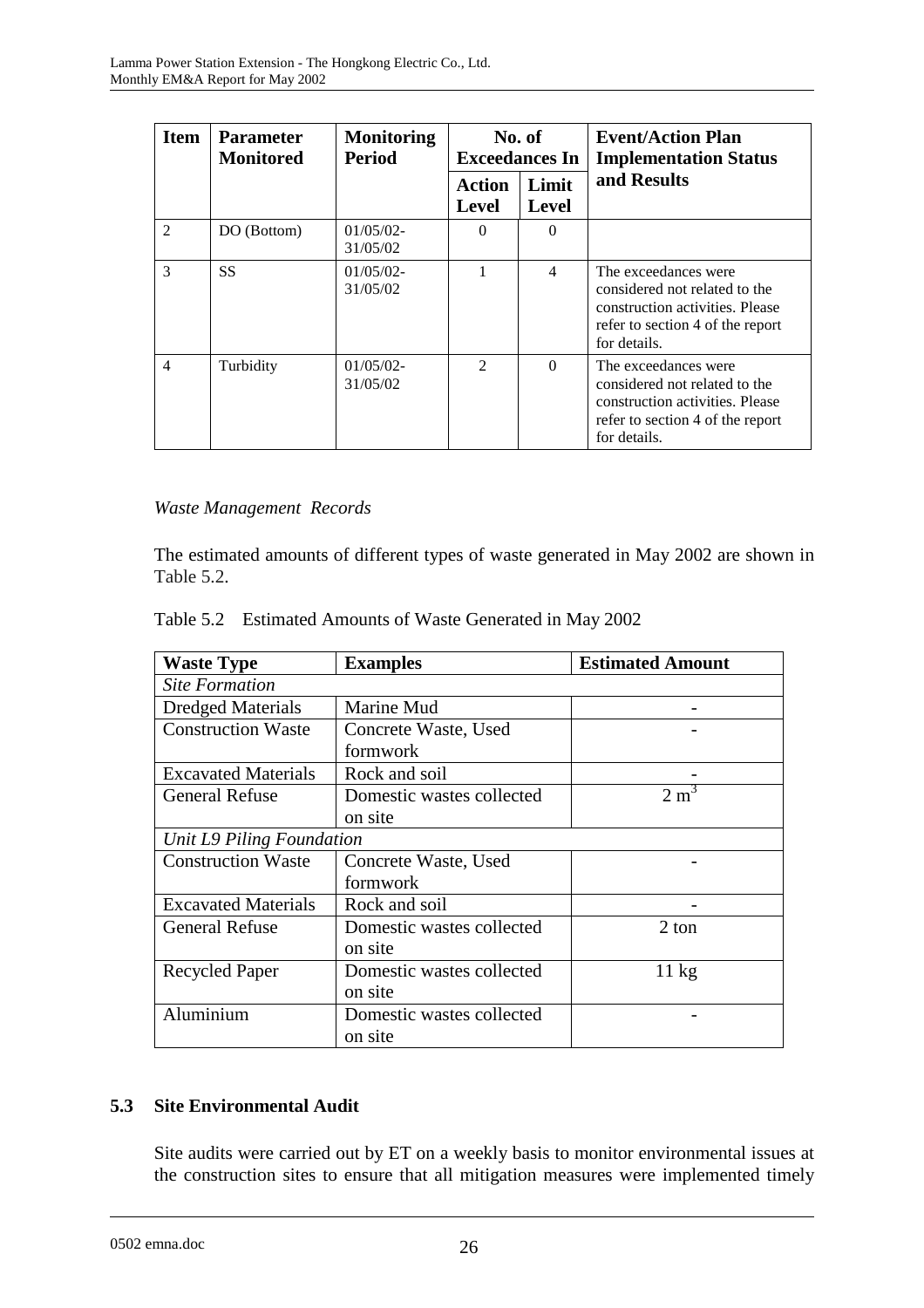and properly. The site conditions were generally satisfactory. All required mitigation measures were implemented. The weekly site inspection results are attached in Appendix I.

# **5.4 Status of Environmental Licensing and Permitting**

All permits/licenses obtained for the project are summarised in Table 5.3.

Table 5.3 Summary of Environmental Licensing and Permit Status

| <b>Description</b>                | Permit No.    | <b>Valid Period</b> |          | highlights                                                                                                                                                                        | <b>Status</b>            |
|-----------------------------------|---------------|---------------------|----------|-----------------------------------------------------------------------------------------------------------------------------------------------------------------------------------|--------------------------|
|                                   |               | <b>From</b>         | To       |                                                                                                                                                                                   |                          |
| Varied<br>Environmental<br>Permit | EP-071/2000/B | 13/07/01            |          | The whole construction<br>work site.                                                                                                                                              | Valid                    |
| Construction<br>Noise Permit      | GW-UW0076-02  | 17/04/02            | 09/09/02 | 8 groups (A-H) of<br>PME's are assigned.<br>Only one group can be<br>used. Group G and H<br>shall not be operated<br>between 23:00 and<br>07:00 on next day.                      | Issued on<br>17/04/2002. |
| Construction<br>Noise Permit      | GW-UW0036-02  | 06/03/02            | 31/08/02 | Operation of specified<br>PME's allowed during<br>the restricted hours<br>$(07:00-23:00)$ on<br>holidays and 19:00-<br>23:00 on all other days)                                   | Valid.                   |
| Construction<br>Noise Permit      | GW-UW0099-02  | 07/05/02            | 06/11/02 | Operation of specified<br>PME's allowed during<br>the restricted hour<br>$(23:00-07:00)$ on next<br>day). 2 groups of<br>PME's are assigned and<br>only one group can be<br>used. | Issued on<br>30/04/2002. |

### **5.5 Implementation Status of Environmental Mitigation Measures**

Mitigation measures detailed in the permits and the EM&A Manual (Construction Phase) are required to be implemented. An updated summary of the Environmental Mitigation Implementation Schedule (EMIS) is presented in Appendix J.

### **5.6 Implementation Status of Action/Limit Plans**

The Action/Event Plans for air quality, noise and water quality extracted from the EM&A Manual (Construction Phase) and the review report on marine water quality monitoring are presented in Appendix H.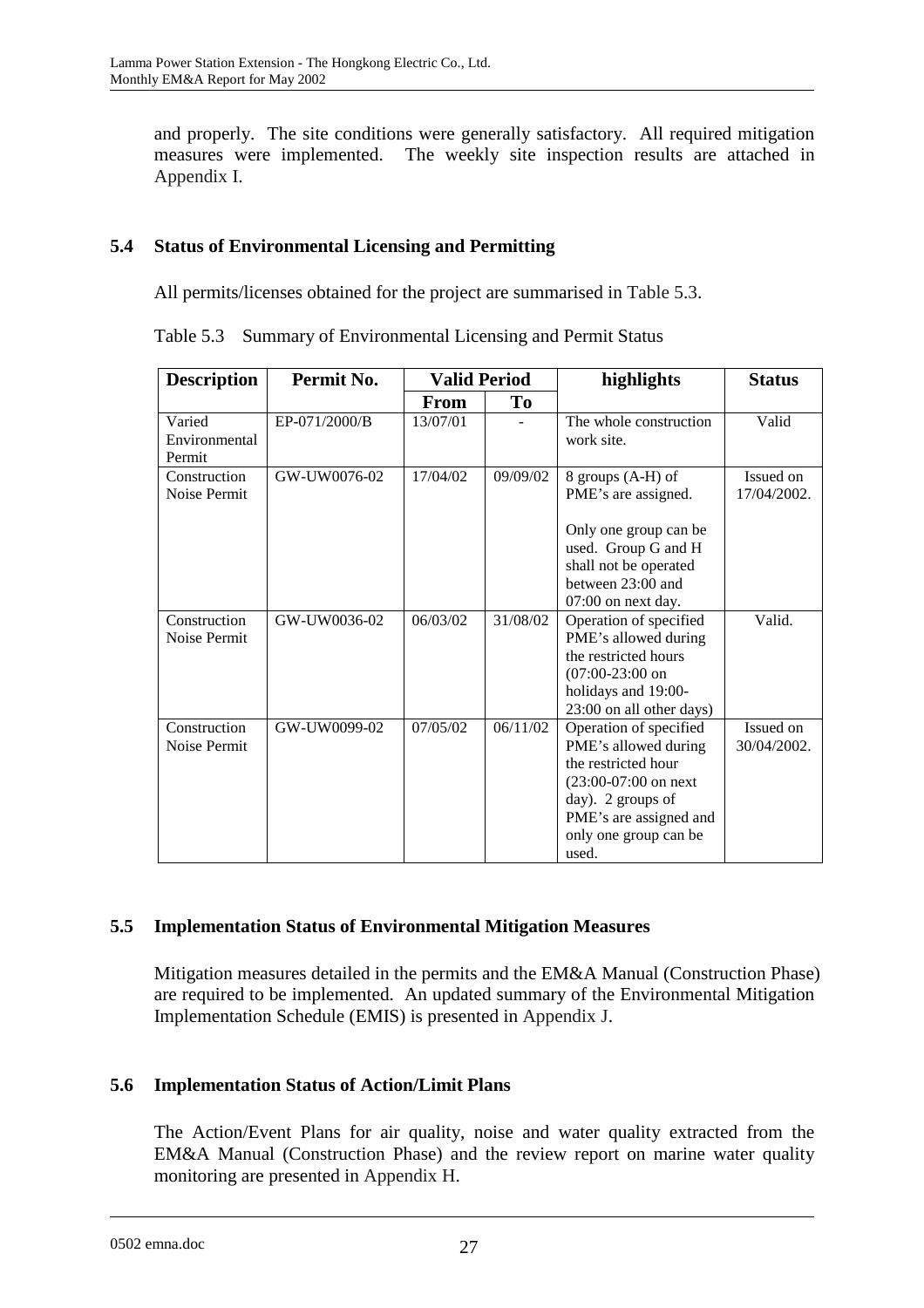As all the action/limit level exceedances were not related to the construction work, no further action can be devised. Nevertheless, EPD, IEC and the construction contractor have been informed of the exceedances accordingly as per the requirements in the EM&A Manual.

# **5.7 Implementation Status of Environmental Complaint Handling Procedures**

In May 2002, one complaint against the construction activities was received via EPD. This was summarized in Table 5.4 below.

| Case Reference /<br>Date, Time<br>Received /<br>Date, Time<br>Concerned                                                                      | Descriptions / Actions Taken                                                                                                                                                                                                                                                                                                                                                                                                                                                                                                                                                                                                                                                                                                                                                                                                                                                                                                                                      | Conclusion /<br><b>Status</b>                                                                      |
|----------------------------------------------------------------------------------------------------------------------------------------------|-------------------------------------------------------------------------------------------------------------------------------------------------------------------------------------------------------------------------------------------------------------------------------------------------------------------------------------------------------------------------------------------------------------------------------------------------------------------------------------------------------------------------------------------------------------------------------------------------------------------------------------------------------------------------------------------------------------------------------------------------------------------------------------------------------------------------------------------------------------------------------------------------------------------------------------------------------------------|----------------------------------------------------------------------------------------------------|
| Case no:<br>20020501E<br>Received:<br>By fax via EPD<br>on 24-May-02<br>(p.m.)<br>Concerned:<br>"Recently"<br>(exact dates not<br>specified) | EPD referred to HEC the concern of a<br>resident at Lamma Island on the water<br>quality at the water region of Lamma<br>Island. He/She observed some garbage<br>floating on water near the Power Station<br>and suspected that the garbage might be<br>generated from HEC's reclamation site.<br>The recent routine site inspection<br>records were examined and no<br>abnormality was identified. The ET also<br>conducted special site checks on 27-<br>May-02. No abnormality was observed<br>and the cleanliness of the work site was<br>satisfactory. Hence it was believed that<br>the seen garbage was not related to the<br>construction activities. HEC had<br>informed EPD of the findings by letter<br>on 28-May-02. Nonetheless, the<br>contractors were reminded to pay more<br>attention to the matter. HEC would<br>continue to closely monitor construction<br>activities to ensure that all<br>environmental requirements are<br>complied with. | The<br>complainant's<br>allegation could<br>not be<br>substantiated<br>and the case<br>was closed. |

Table 5.4 Environmental Complaints / Enquiries Received in May 2002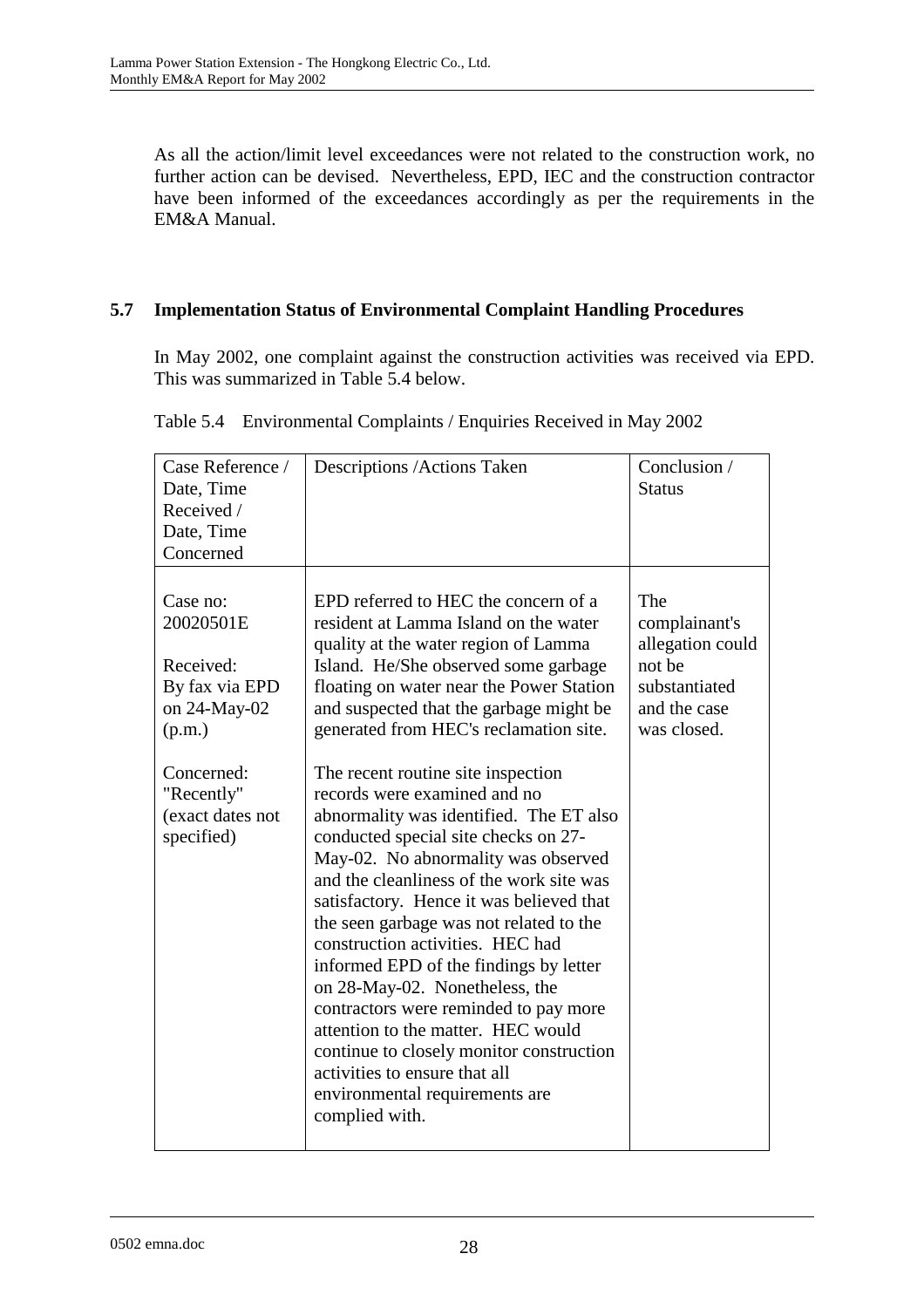| Case Reference /<br>Date, Time<br>Received /<br>Date, Time<br>Concerned | Descriptions / Actions Taken | Conclusion /<br><b>Status</b> |
|-------------------------------------------------------------------------|------------------------------|-------------------------------|
| Nil                                                                     | N/A                          | N/A                           |

Table 5.5 Outstanding Environmental Complaints / Enquiries Received Before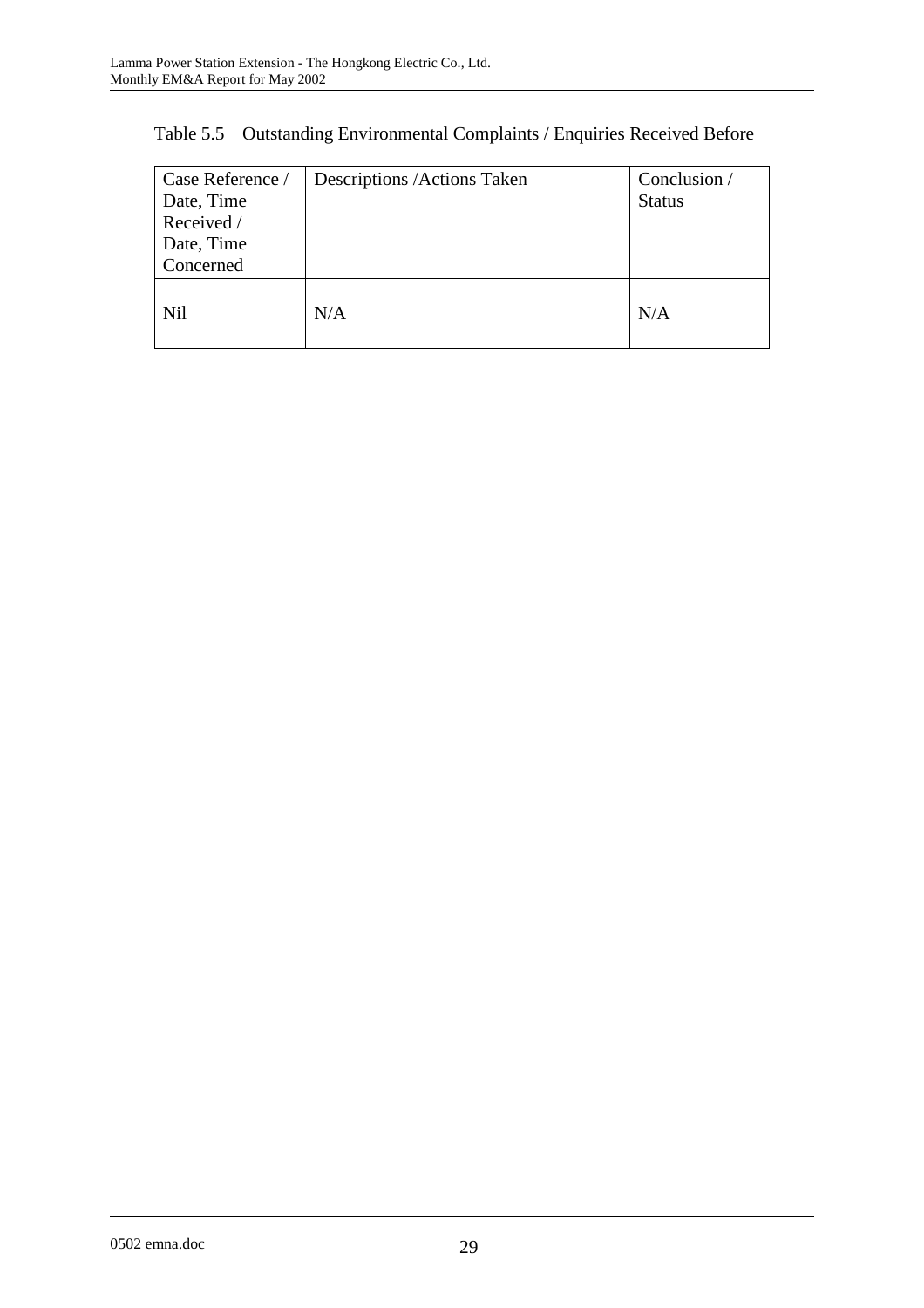# **6. FUTURE KEY ISSUES**

#### **6.1 Status of Natural Gas supply**

Based on current project schedule, HEC anticipates there is no delay in the supply of natural gas.

### **6.2 Key Issues for the Coming Month**

Key issues to be considered in the coming month include:

#### Site Formation

#### *Noise Impact*

- To continue monitoring the noise level during construction and to ensure compliance with the CNP's already obtained.
- To continue the preventive measures for noise exceedance and keep monitoring/ reviewing the performance.

#### *Water Impact*

- To keep reviewing the monitoring results in order to take corresponding action to ensure the seawater quality.
- To provide routine inspection and necessary maintenance for the silt curtain.

#### Transmission System

#### *Terrestrial Ecology Impact*

- To erect hoarding along the boundary of construction sites before the commencement of civil work.
- To closely monitor the construction activities in order to avoid disturbance to the rare plants;
- To provide temporary fire fighting equipment for prevention of fire within the work sites.

### Unit L9 Piling Foundation

#### *Noise Impact*

- To continue monitoring the noise level during construction and to ensure compliance with the CNPs already obtained.
- To continue the preventive measures for noise exceedance and keep monitoring/ reviewing the performance.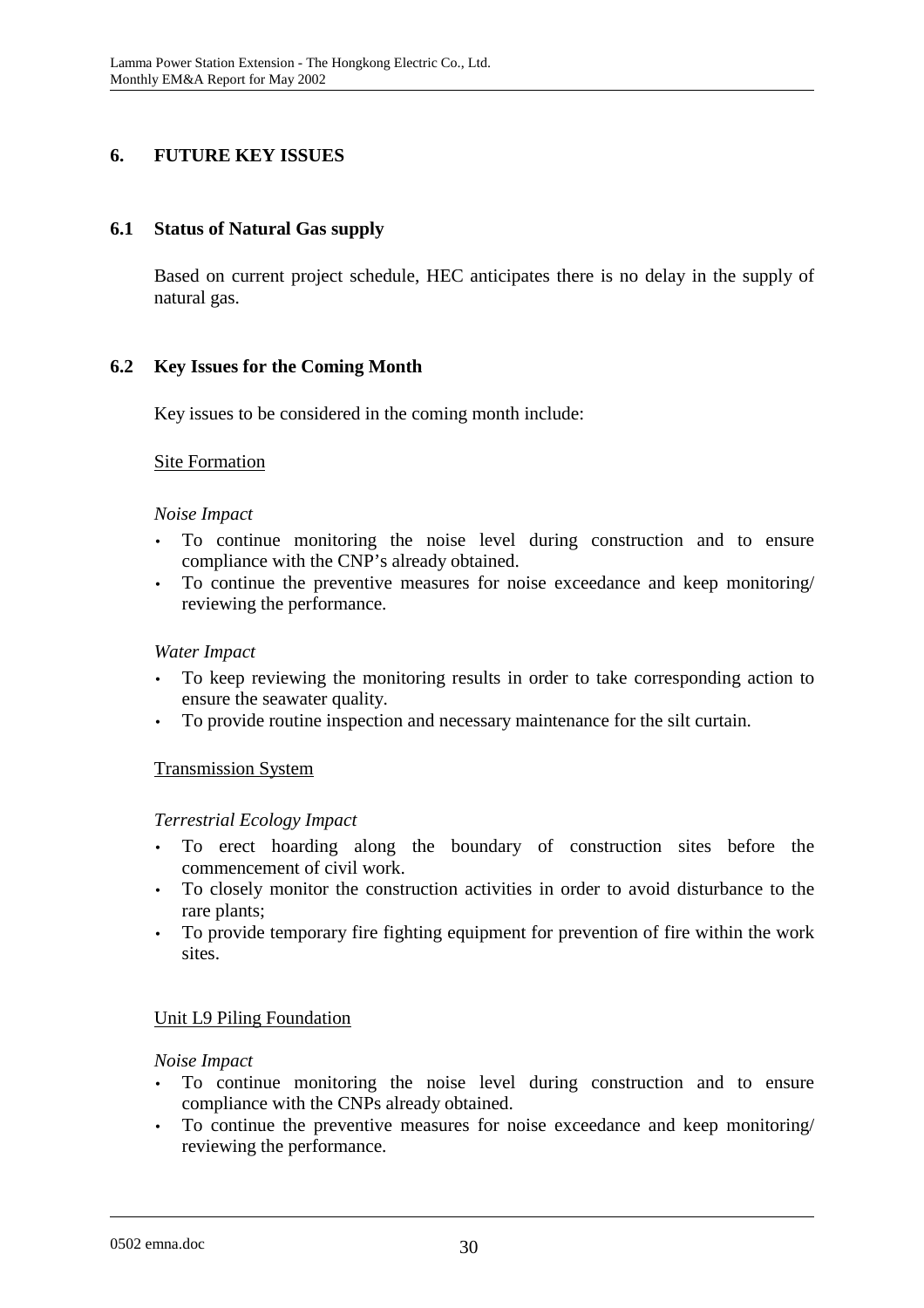### *Air Impact*

- To spray water on the ground and road surface to prevent dust emission.
- To continue monitoring and reviewing the emission of smoke from construction machines.

Water Impact

• To recycle wastewater during the Bored Piling Works

*Waste Management* 

• To implement the Waste Management Plan.

## **6.3 Monitoring Schedules for the Next 3 Months**

The hoarding works for the construction of transmission system at Pak Kok Tsui were completed on 11/5/2002. The civil works would tentatively commence in mid June 2002. As there would be no construction work during the period from 12/5/2002 to mid June 2002, the manual noise monitoring at Pak Kok Tsui was temporarily suspended within this period. The tentative environmental monitoring schedules for the next 3 months are shown in Appendix C.

## **6.4 Construction Program for the Next 3 Months**

The tentative construction program for the next 3 months is shown in Appendix K.